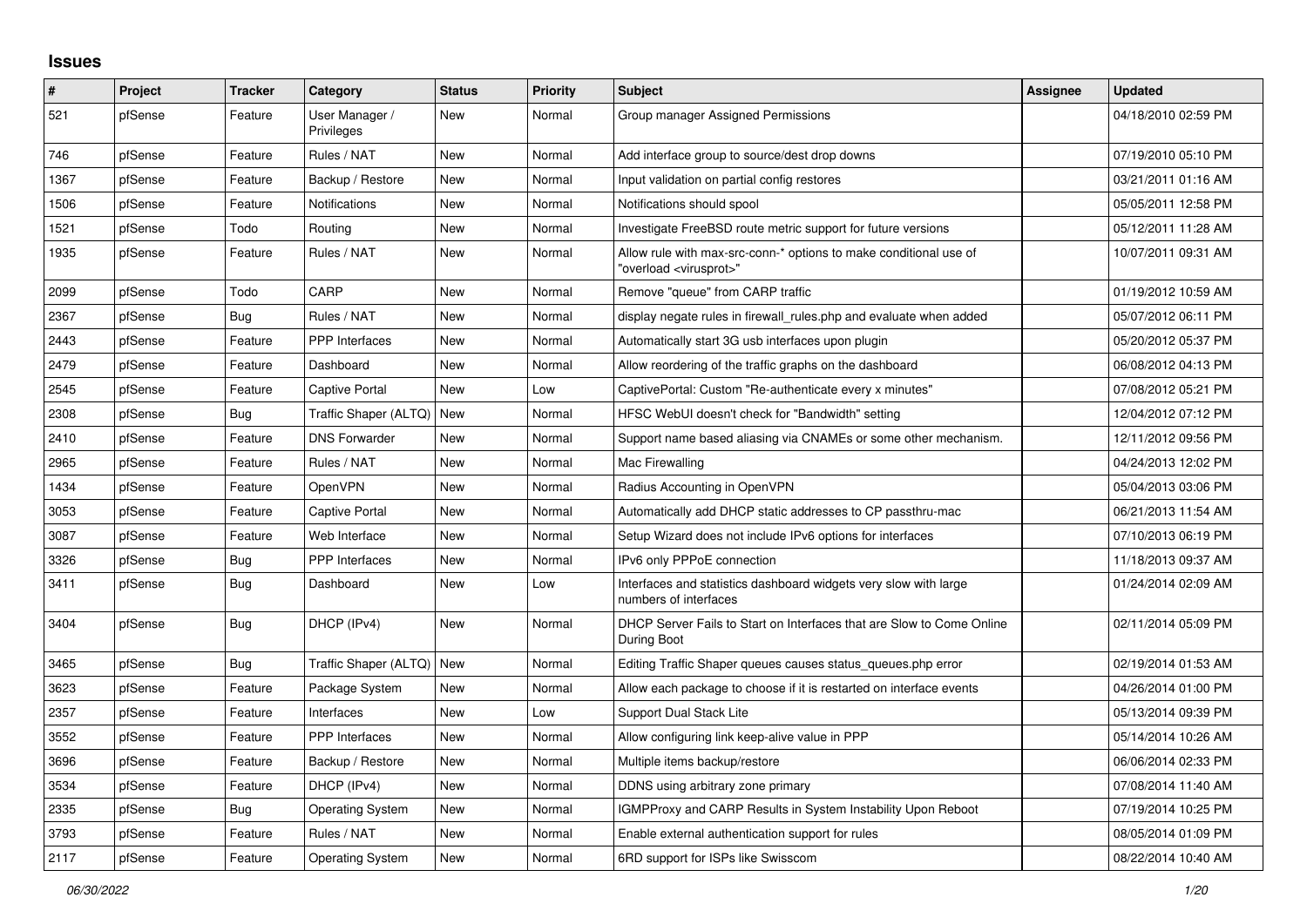| $\vert$ # | Project             | <b>Tracker</b> | Category                            | <b>Status</b> | <b>Priority</b> | Subject                                                                                                 | Assignee | <b>Updated</b>      |
|-----------|---------------------|----------------|-------------------------------------|---------------|-----------------|---------------------------------------------------------------------------------------------------------|----------|---------------------|
| 3899      | pfSense             | Feature        | Web Interface                       | New           | Normal          | Add feature to allow reordering of <package> items in config.xml</package>                              |          | 09/27/2014 04:40 PM |
| 3943      | pfSense             | Feature        | <b>Operating System</b>             | <b>New</b>    | Low             | pf - divert-reply not implemented (usefull for haproxy)                                                 |          | 10/16/2014 06:42 PM |
| 1848      | pfSense             | Bug            | <b>Traffic Shaper</b><br>(Limiters) | Confirmed     | Normal          | Limiters after policy routing has taken place do not behave correctly                                   |          | 10/25/2014 09:18 PM |
| 3358      | pfSense             | Bug            | Package System                      | <b>New</b>    | Normal          | new version of <include_file> is not required during reinstall_all</include_file>                       |          | 12/26/2014 12:13 PM |
| 2593      | pfSense             | Feature        | <b>XMLRPC</b>                       | <b>New</b>    | Normal          | sync NTPD, SNMP config between HA members                                                               |          | 01/14/2015 09:04 AM |
| 4292      | pfSense             | Feature        | <b>RRD Graphs</b>                   | New           | Normal          | Show 95th Percentile for IPv6 Traffic in RRD Graphs                                                     |          | 01/25/2015 02:24 PM |
| 4374      | pfSense             | Feature        | Notifications                       | <b>New</b>    | Low             | Add timestamps to notification e-mails                                                                  |          | 02/05/2015 12:43 AM |
| 4467      | pfSense             | Bug            | Traffic Shaper (ALTQ)               | New           | Normal          | Traffic Graphs shows wrong throughput when traffic shaping enabled                                      |          | 02/23/2015 05:31 PM |
| 4506      | pfSense<br>Packages | Feature        | FreeRADIUS                          | <b>New</b>    | Normal          | FreeRADIUS groups/hunt groups                                                                           |          | 03/10/2015 08:51 PM |
| 228       | pfSense             | Feature        | Multi-WAN                           | <b>New</b>    | Normal          | Multi-WAN support with same gateway on multiple WANs                                                    |          | 04/11/2015 01:10 AM |
| 4646      | pfSense             | Feature        | Dashboard                           | <b>New</b>    | Normal          | Recover valuable vertical screen real estate in dashboard                                               |          | 04/20/2015 07:46 PM |
| 4680      | pfSense             | <b>Bug</b>     | <b>DHCP Relay</b>                   | New           | Normal          | DHCP relay does not work with DHCP server on other end of OpenVPN<br>tunnel                             |          | 05/05/2015 06:55 PM |
| 4724      | pfSense             | Feature        | Captive Portal                      | <b>New</b>    | Low             | Captive Portal Status Add Client Hostname                                                               |          | 05/22/2015 08:38 AM |
| 4798      | pfSense             | Feature        | <b>DNS Resolver</b>                 | New           | Normal          | Make host and domain overrides available to both DNS Resolver and<br><b>DNS Forwarder</b>               |          | 06/29/2015 02:14 AM |
| 4845      | pfSense             | <b>Bug</b>     | CARP                                | Confirmed     | High            | CARP preemption doesn't switch to backup where connectivity between<br>systems is lost but not NIC link |          | 07/28/2015 07:55 AM |
| 4989      | pfSense             | Feature        | <b>IPsec</b>                        | <b>New</b>    | Normal          | Allow all valid strongswan remote gateway options in gui                                                |          | 08/20/2015 02:57 PM |
| 5075      | pfSense             | <b>Bug</b>     | Rules / NAT                         | Confirmed     | Normal          | pf errors that don't return a line number on first line don't file notice                               |          | 09/01/2015 06:42 PM |
| 4628      | pfSense             | Feature        | Web Interface                       | New           | Normal          | Add GUI to manage loader tunables (e.g. loader.conf.local)                                              |          | 09/16/2015 04:28 PM |
| 1186      | pfSense             | Bug            | <b>RRD Graphs</b>                   | Confirmed     | Normal          | When in pure routing mode the rrd graphs are blank                                                      |          | 09/16/2015 04:31 PM |
| 5307      | pfSense             | Feature        | <b>RRD Graphs</b>                   | New           | Low             | Add logarithmic scale option to RRD graphs                                                              |          | 10/14/2015 07:37 AM |
| 5360      | pfSense             | Feature        | UPnP/NAT-PMP                        | <b>New</b>    | Normal          | Add possibility to configure independent "UPnP & NAT-PMP" instances                                     |          | 10/31/2015 04:25 AM |
| 5174      | pfSense<br>Packages | Feature        | <b>NRPE</b>                         | New           | Normal          | nrpe: check sensors doesnt work, missing Imsensors                                                      |          | 11/15/2015 12:49 AM |
| 5469      | pfSense             | <b>Bug</b>     | Package System                      | Confirmed     | Low             | package.dtd XSD schema is a piece of pathetic, useless, unmaintained<br>junk                            |          | 11/22/2015 06:26 AM |
| 5525      | pfSense             | Feature        | OpenVPN                             | New           | Normal          | Add static routes for OpenVPN client remote peer addresses when<br>using non-default WANs               |          | 11/25/2015 08:44 AM |
| 3115      | pfSense             | Feature        | Multi-WAN                           | New           | Normal          | Traffic shaping for multi WAN                                                                           |          | 12/07/2015 02:20 PM |
| 5658      | pfSense             | Bug            | <b>Captive Portal</b>               | Confirmed     | Low             | Files with the same name cannot be uploaded to multiple captive portal<br>zones                         |          | 12/18/2015 07:19 PM |
| 290       | pfSense             | Feature        | Multi-WAN                           | New           | Low             | Add Multi-WAN awareness to UPnP                                                                         |          | 01/06/2016 05:24 PM |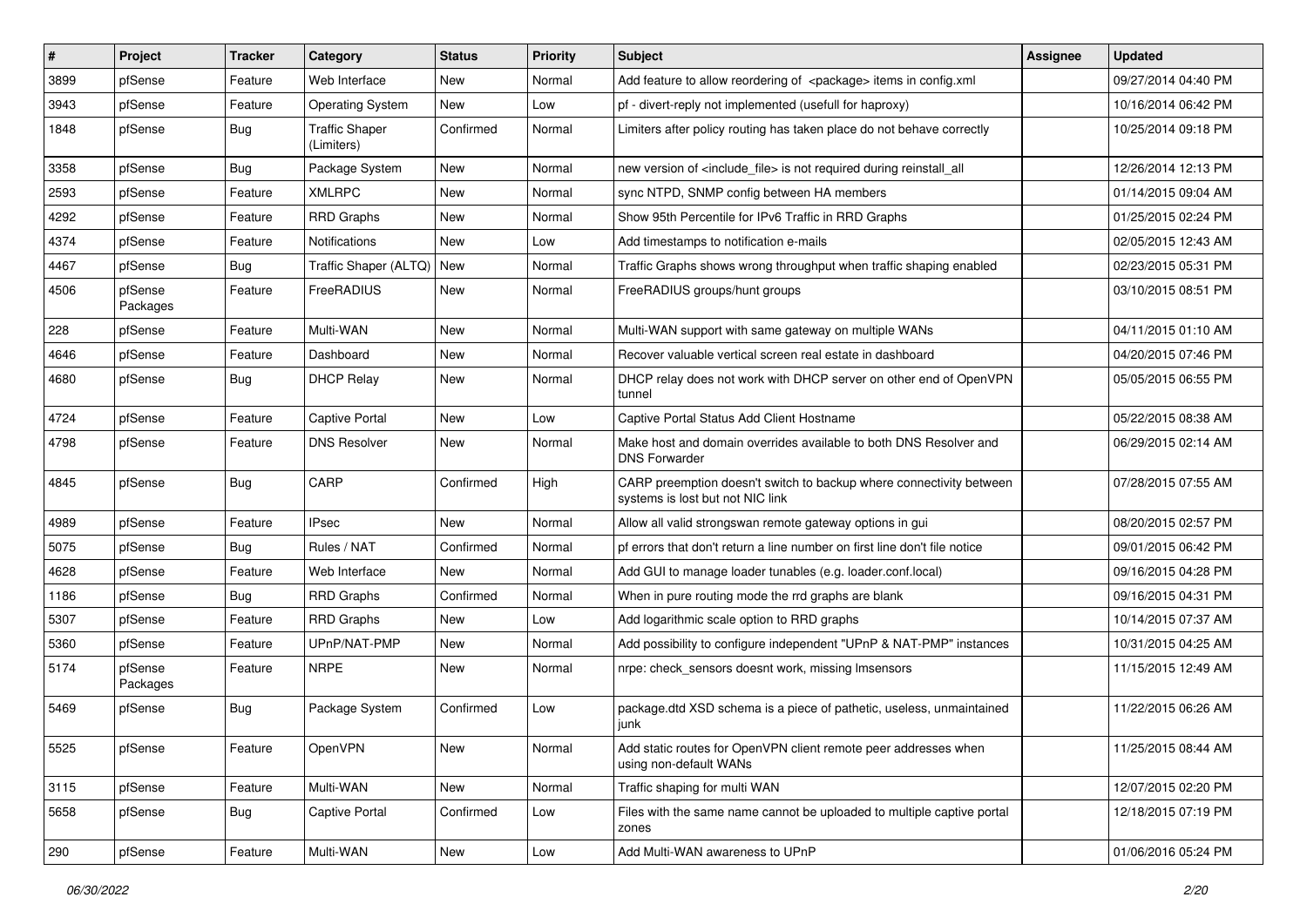| $\sharp$ | Project             | <b>Tracker</b> | Category                                 | <b>Status</b> | <b>Priority</b> | <b>Subject</b>                                                                                               | <b>Assignee</b> | <b>Updated</b>      |
|----------|---------------------|----------------|------------------------------------------|---------------|-----------------|--------------------------------------------------------------------------------------------------------------|-----------------|---------------------|
| 5751     | pfSense<br>Packages | <b>Bug</b>     | squidguard                               | New           | Normal          | SquidGuard target categories not saved when long "Domain List" is<br>provided                                |                 | 01/10/2016 08:55 AM |
| 4501     | pfSense             | Feature        | Notifications                            | New           | Normal          | Allow email report to send multiple destination                                                              |                 | 02/06/2016 04:07 AM |
| 3706     | pfSense             | <b>Bug</b>     | User Manager /<br>Privileges             | New           | Normal          | Permission order affects default page on limited accounts, but can't<br>reorder                              |                 | 02/06/2016 04:10 AM |
| 2276     | pfSense             | Feature        | Certificates                             | <b>New</b>    | Normal          | Remote CRL fetch support                                                                                     |                 | 02/06/2016 04:14 AM |
| 1574     | pfSense             | Feature        | User Manager /<br>Privileges             | New           | Normal          | Password quality enforcment.                                                                                 |                 | 02/06/2016 04:15 AM |
| 4165     | pfSense             | Feature        | Rules / NAT                              | New           | Low             | Allow for security zones when defining interfaces and firewall rules.                                        |                 | 02/06/2016 04:35 AM |
| 5445     | pfSense             | Todo           | Web Interface                            | <b>New</b>    | Normal          | Improve banner for "background activity"                                                                     |                 | 02/06/2016 04:43 AM |
| 32       | pfSense             | Todo           | User Manager /<br>Privileges             | New           | Normal          | PPPoE Server users integration with user manager                                                             |                 | 02/06/2016 04:53 AM |
| 33       | pfSense             | Todo           | User Manager /<br>Privileges             | <b>New</b>    | Normal          | L2TP users integration with user manager                                                                     |                 | 02/06/2016 04:53 AM |
| 371      | pfSense             | Feature        | Rules / NAT                              | New           | Normal          | Allow moving of bogon and RFC 1918 rules                                                                     |                 | 02/06/2016 04:53 AM |
| 96       | pfSense             | Feature        | Rules / NAT                              | <b>New</b>    | Normal          | Add "All local networks" to source and destination drop down boxen in<br>firewall rules                      |                 | 02/06/2016 04:53 AM |
| 986      | pfSense             | Feature        | Web Interface                            | <b>New</b>    | Normal          | Dynamic states view                                                                                          |                 | 02/06/2016 04:58 AM |
| 1307     | pfSense             | Feature        | Web Interface                            | New           | Normal          | Request: Option To Resolve Addresses in State Table Summary                                                  |                 | 02/06/2016 04:58 AM |
| 2138     | pfSense             | <b>Bug</b>     | <b>RRD Graphs</b>                        | New           | Normal          | RRD Wireless graph broken in BSS mode                                                                        |                 | 02/06/2016 04:59 AM |
| 2025     | pfSense             | Feature        | <b>Captive Portal</b>                    | <b>New</b>    | Normal          | Captive Portal: Easy accessible Logout page instead of Logout pop-up<br>window                               |                 | 02/06/2016 04:59 AM |
| 2315     | pfSense             | Feature        | Traffic Shaper (ALTQ)   New              |               | Normal          | Traffic Shaper - Adaptive Bandwidth Management                                                               |                 | 02/06/2016 05:07 AM |
| 5950     | pfSense             | Feature        | DHCP (IPv6)                              | <b>New</b>    | Normal          | DHCPv6 Server support for PD of PD-obtained networks                                                         |                 | 03/04/2016 03:04 AM |
| 5474     | pfSense             | Feature        | Interfaces                               | New           | Normal          | Add 802.1x configuration to wired interfaces.                                                                |                 | 03/16/2016 04:32 PM |
| 5835     | pfSense             | Feature        | OpenVPN                                  | New           | Very Low        | Improve OpenVPN client gateway detection in edge cases where the<br>remote does not send gateway information |                 | 03/20/2016 12:29 AM |
| 3862     | pfSense             | Feature        | <b>IGMP Proxy</b>                        | New           | Normal          | Allow configuration of IGMP proxy's 'quickleave' parameter from the web<br>interface                         |                 | 04/05/2016 03:24 AM |
| 6213     | pfSense             | Feature        | <b>IPsec</b>                             | New           | Normal          | IPSEC: IPV4/IPV6 dual-interface-stack support for Mobile IKE                                                 |                 | 04/20/2016 07:48 AM |
| 6215     | pfSense             | Feature        | Web Interface                            | New           | Normal          | Create consistent UI for admin access security                                                               |                 | 04/20/2016 03:05 PM |
| 6255     | pfSense             | Bug            | PPP Interfaces                           | Confirmed     | Low             | PPP Country/Provider/Plan configuration not saved                                                            |                 | 04/25/2016 07:15 PM |
| 6361     | pfSense             | <b>Bug</b>     | Web Interface                            | New           | Low             | Responsive Mobile Menu issue                                                                                 |                 | 05/16/2016 12:09 PM |
| 6386     | pfSense             | <b>Bug</b>     | IPv6 Router<br>Advertisements<br>(RADVD) | New           | Low             | Switching Router Advertisements to disabled should broadcast IP<br>Removal messages                          |                 | 05/22/2016 10:44 PM |
| 6390     | pfSense             | Todo           | Dashboard                                | New           | Low             | Autoscale from Traffic Graph not correct size (big graphs)                                                   |                 | 05/23/2016 01:38 PM |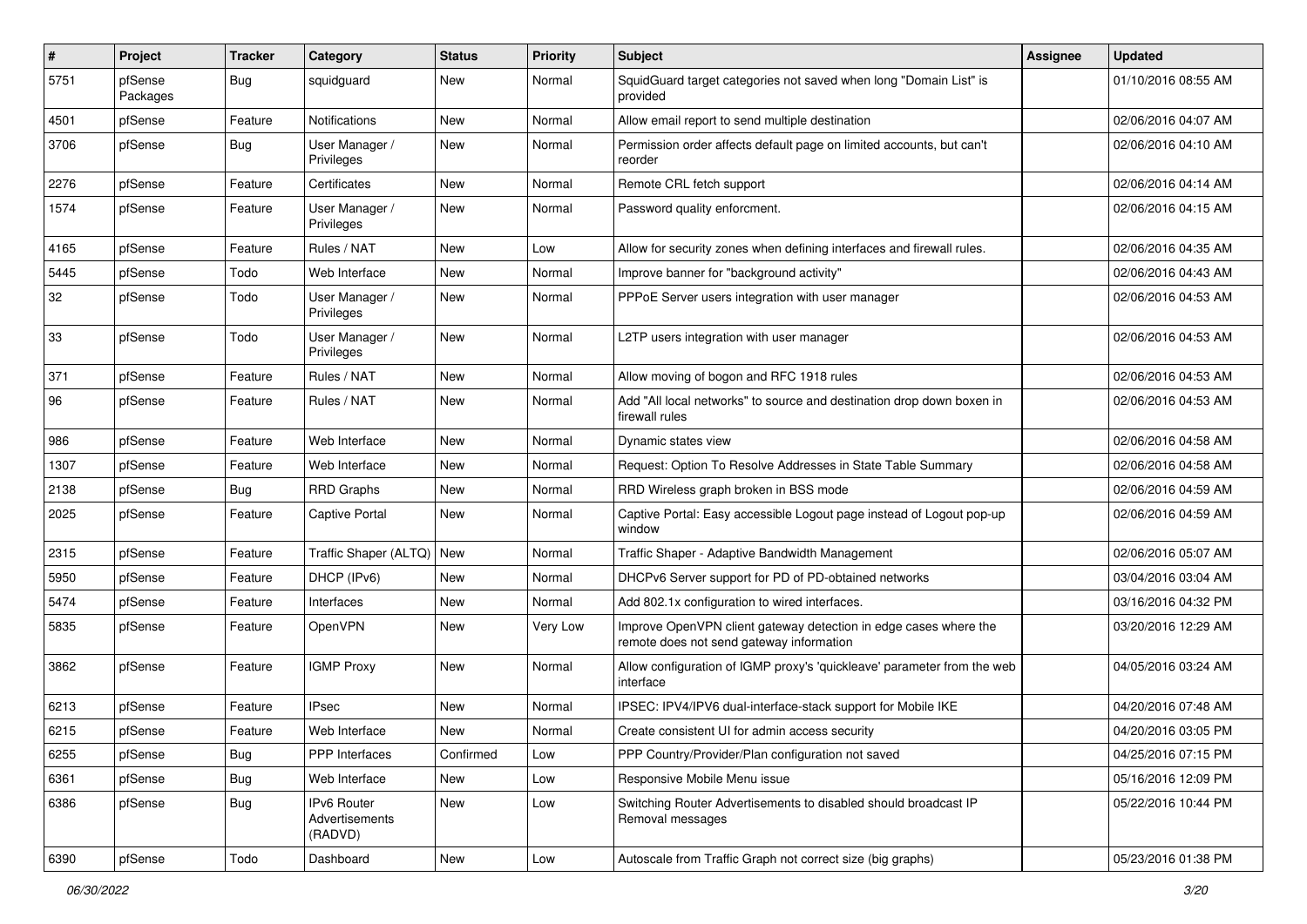| #    | Project             | <b>Tracker</b> | Category                | <b>Status</b> | <b>Priority</b> | <b>Subject</b>                                                                                | <b>Assignee</b> | <b>Updated</b>      |
|------|---------------------|----------------|-------------------------|---------------|-----------------|-----------------------------------------------------------------------------------------------|-----------------|---------------------|
| 6471 | pfSense<br>Packages | <b>Bug</b>     | squidquard              | <b>New</b>    | Normal          | pfsense 2.3.1 squidguard -> common ACL -> Target Rules List<br>missing                        |                 | 06/08/2016 06:22 PM |
| 6493 | pfSense             | Bug            | Web Interface           | Confirmed     | Normal          | Dynamic DNS clients slow page load                                                            |                 | 06/17/2016 03:43 AM |
| 6500 | pfSense             | Feature        | Package System          | <b>New</b>    | Normal          | Should be a way to determine which packages are available without<br>having to update/install |                 | 06/17/2016 05:34 PM |
| 6517 | pfSense             | Bug            | <b>IPsec</b>            | Confirmed     | Normal          | Adding mobile IPsec phase 2 entries requires restart of strongswan                            |                 | 06/21/2016 11:04 PM |
| 6521 | pfSense<br>Packages | Bug            | squidquard              | <b>New</b>    | Normal          | pfsense 2.3.1 squidquard -> Groups ACL -> Target Rules List missing                           |                 | 06/25/2016 10:49 PM |
| 6580 | pfSense             | Bug            | <b>Operating System</b> | Confirmed     | Normal          | Bridge with down member interface sends ICMP unreachables where it<br>shouldn't               |                 | 07/05/2016 05:40 PM |
| 4428 | pfSense             | Bug            | Interfaces              | Confirmed     | Normal          | Setting media option on em(4) leads to infinite link cycling                                  |                 | 07/06/2016 12:45 AM |
| 5887 | pfSense             | <b>Bug</b>     | Interfaces              | Confirmed     | Normal          | hardware_offloading_applyflags sets/unsets most values when already<br>set correctly          |                 | 07/06/2016 03:31 PM |
| 5355 | pfSense             | Bug            | <b>IPsec</b>            | <b>New</b>    | High            | on Dynamic WAN IP (DHCP Client) it takes 10 minutes before Phase1<br>reconnects               |                 | 07/08/2016 10:29 PM |
| 4010 | pfSense             | Feature        | OpenVPN                 | <b>New</b>    | Normal          | OpenVPN always loads engines available on openssl                                             |                 | 07/08/2016 10:29 PM |
| 5791 | pfSense             | <b>Bug</b>     | Rules / NAT             | Confirmed     | Normal          | tftp-proxy functionality is easilly broken by unrelated rules                                 |                 | 07/10/2016 12:24 AM |
| 6605 | pfSense             | Bug            | Interfaces              | Confirmed     | Normal          | rc.linkup logic issues with actions taken                                                     |                 | 07/12/2016 07:46 PM |
| 3382 | pfSense             | Bug            | <b>IGMP Proxy</b>       | <b>New</b>    | Normal          | IGMPPROXY fails with more than 32 interfaces                                                  |                 | 07/12/2016 11:01 PM |
| 6608 | pfSense             | Feature        | Backup / Restore        | <b>New</b>    | Low             | backup and restore dhcp                                                                       |                 | 07/13/2016 04:09 PM |
| 6614 | pfSense             | <b>Bug</b>     | Web Interface           | Confirmed     | Normal          | Dashboard high CPU usage                                                                      |                 | 07/14/2016 03:04 PM |
| 6627 | pfSense             | Bug            | Rules / NAT             | <b>New</b>    | Normal          | floating tab match rules ignore quick action so should be removed                             |                 | 07/18/2016 02:15 PM |
| 6011 | pfSense             | <b>Bug</b>     | Web Interface           | Confirmed     | Low             | IPv6 link local fails HTTP REFERER check                                                      |                 | 09/04/2016 09:57 AM |
| 2573 | pfSense             | Feature        | Captive Portal          | New           | Normal          | Captive Portal support of RADIUS POD (Packet of Disconnect)                                   |                 | 10/17/2016 03:14 AM |
| 6803 | pfSense             | Bug            | Web Interface           | New           | Normal          | CSRF timeout occurs when it (probably) shouldn't                                              |                 | 11/03/2016 09:43 PM |
| 3859 | pfSense             | Feature        | Gateway Monitoring      | <b>New</b>    | Low             | Make it possible to set the source IP address for gateway monitoring                          |                 | 11/06/2016 10:12 PM |
| 1813 | pfSense             | <b>Bug</b>     | Rules / NAT             | Confirmed     | Normal          | Static routes on WAN interfaces overridden by route-to for<br>firewall-initiated traffic      |                 | 11/09/2016 02:06 PM |
| 6917 | pfSense             | Feature        | Upgrade                 | <b>New</b>    | Normal          | Add ability to choose from what IP/IFACE you search for updates                               |                 | 11/11/2016 09:51 AM |
| 6956 | pfSense             | Feature        | <b>Captive Portal</b>   | <b>New</b>    | Normal          | Allow more control over concurrent logins                                                     |                 | 11/23/2016 12:01 PM |
| 3962 | pfSense<br>Packages | <b>Bug</b>     | ladvd                   | Confirmed     | Normal          | LADVD interface handling issues with lagg and bridge                                          |                 | 12/05/2016 01:59 PM |
| 6083 | pfSense<br>Packages | <b>Bug</b>     | Squid                   | <b>New</b>    | Normal          | Sugid Realtime Monitor / Squid Cache Table not diplaying correctly                            |                 | 12/06/2016 07:25 AM |
| 7040 | pfSense             | Bug            | Interfaces              | <b>New</b>    | Normal          | Issue when disabling an interface                                                             |                 | 12/26/2016 02:56 AM |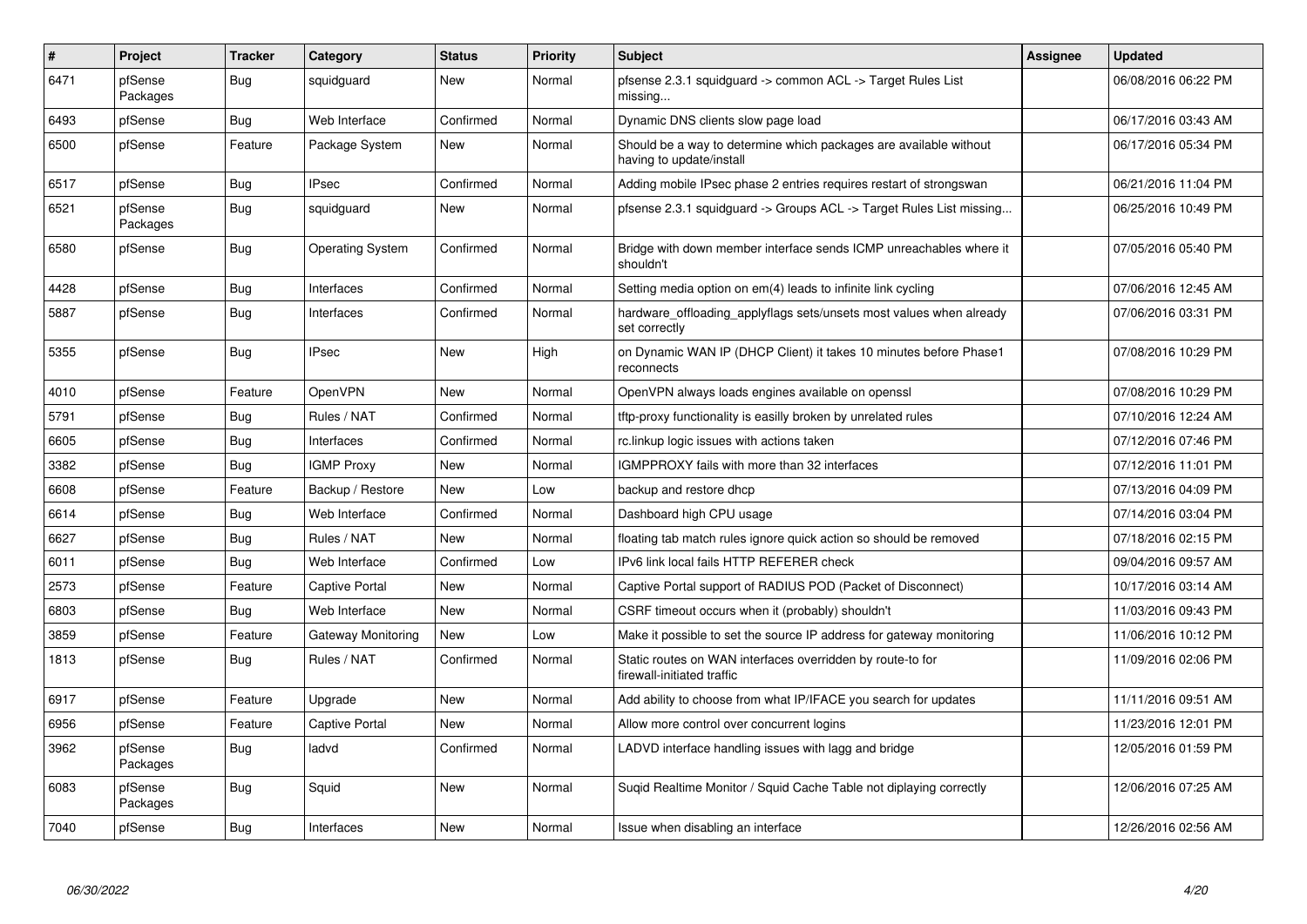| #    | Project             | <b>Tracker</b> | Category                     | <b>Status</b> | <b>Priority</b> | <b>Subject</b>                                                                             | <b>Assignee</b> | <b>Updated</b>      |
|------|---------------------|----------------|------------------------------|---------------|-----------------|--------------------------------------------------------------------------------------------|-----------------|---------------------|
| 7000 | pfSense<br>Packages | Feature        | ntop                         | New           | Normal          | ntopng historical data needs to be reworked                                                |                 | 01/14/2017 09:20 AM |
| 4234 | pfSense             | Feature        | <b>IPsec</b>                 | Assigned      | Low             | allow for strict user <> cn validation of mobile ipsec users when using<br>rsa+xauth       |                 | 01/24/2017 06:11 AM |
| 4474 | pfSense             | <b>Bug</b>     | Package System               | Confirmed     | Normal          | IP address change triggers reload of all packages                                          |                 | 02/13/2017 07:21 AM |
| 5813 | pfSense             | Feature        | Traffic Shaper (ALTQ)        | New           | Normal          | Replacement of layer7 filter                                                               |                 | 02/18/2017 05:08 PM |
| 5850 | pfSense             | Feature        | User Manager /<br>Privileges | New           | Normal          | Limit "WebCfg - System: User Manager page" privilege to non-admins<br>and non-admin groups |                 | 02/19/2017 10:04 AM |
| 7238 | pfSense             | Bug            | Web Interface                | New           | Normal          | Menu layout broken when using "Hostname in Menu" with long<br>hostnames                    |                 | 02/21/2017 07:01 AM |
| 7292 | pfSense             | Feature        | <b>Dynamic DNS</b>           | New           | Normal          | DynamicDNS configuration does not sync to HA secondary                                     |                 | 02/21/2017 04:56 PM |
| 7314 | pfSense             | <b>Bug</b>     | <b>RRD Graphs</b>            | New           | Low             | Discrepancy in ntp monitoring view                                                         |                 | 02/24/2017 08:37 PM |
| 4061 | pfSense             | <b>Bug</b>     | DHCP (IPv4)                  | Confirmed     | Normal          | dhcpd doesn't send client-hostname to peer, breaking DHCP lease<br>registrations w/HA      |                 | 02/24/2017 08:58 PM |
| 5306 | pfSense             | Bug            | Package System               | New           | Normal          | textarea fields should have linebreaks sanitized automatically on save                     |                 | 03/03/2017 04:15 AM |
| 7365 | pfSense             | Feature        | Logging                      | New           | Low             | Pass firewall/filter rule set through logging for centralized loggers to key<br>on         |                 | 03/07/2017 10:44 AM |
| 3697 | pfSense             | Feature        | Backup / Restore             | New           | Normal          | New backup/restore area: Certificates                                                      |                 | 03/11/2017 11:30 AM |
| 7367 | pfSense<br>Packages | Feature        | Squid                        | New           | Normal          | Wizard for Squid                                                                           |                 | 03/14/2017 01:59 PM |
| 7388 | pfSense<br>Packages | <b>Bug</b>     | Suricata                     | New           | High            | Suricata does not property recognize MTU for PPPOE interfaces                              |                 | 03/15/2017 05:17 AM |
| 7403 | pfSense<br>Packages | <b>Bug</b>     | FreeRADIUS                   | New           | Normal          | Captive Portal + freeradius2 + MySQL problems with German Umlaut                           |                 | 03/17/2017 09:12 AM |
| 7402 | pfSense             | <b>Bug</b>     | Web Interface                | New           | Normal          | Inconsistent use of htmlentities validation checks                                         |                 | 03/21/2017 08:58 AM |
| 7453 | pfSense<br>Packages | Bug            | <b>ACME</b>                  | New           | Normal          | DNS-ovh need to save or display consumer key                                               |                 | 04/06/2017 10:54 AM |
| 7476 | pfSense             | Bug            | Logging                      | New           | Normal          | Dirty buffer used to build log messages?                                                   |                 | 04/17/2017 09:51 PM |
| 7521 | pfSense             | Feature        | Package System               | New           | High            | Package Updates via Mirror                                                                 |                 | 05/04/2017 08:21 PM |
| 2676 | pfSense             | Feature        | Rules / NAT                  | New           | Normal          | Reply-to option in firewall rule                                                           |                 | 05/05/2017 03:15 PM |
| 7531 | pfSense             | Feature        | Package System               | New           | Low             | pkg behavior when encountering invalid SSL certificate                                     |                 | 05/08/2017 06:57 PM |
| 7551 | pfSense             | <b>Bug</b>     | Rules / NAT                  | New           | Normal          | Dynamic IPsec endpoints not added to rule set after WAN down/up                            |                 | 05/16/2017 02:26 PM |
| 7589 | pfSense             | <b>Bug</b>     | Diagnostics                  | New           | Normal          | diag edit.php old print info box                                                           |                 | 05/20/2017 05:02 PM |
| 7590 | pfSense             | Bug            | Diagnostics                  | New           | Normal          | diag_edit do not save when nothing to sae (in directory browse view)                       |                 | 05/20/2017 05:04 PM |
| 7608 | pfSense<br>Packages | Feature        | FreeRADIUS                   | New           | Very Low        | Captive Portal amount of traffic Account + Free Radius+Mysql                               |                 | 05/28/2017 09:08 AM |
| 7648 | pfSense             | <b>Bug</b>     | CARP                         | New           | Very Low        | SPAN ports on an interface renders CARP HA inoperative                                     |                 | 06/14/2017 09:19 PM |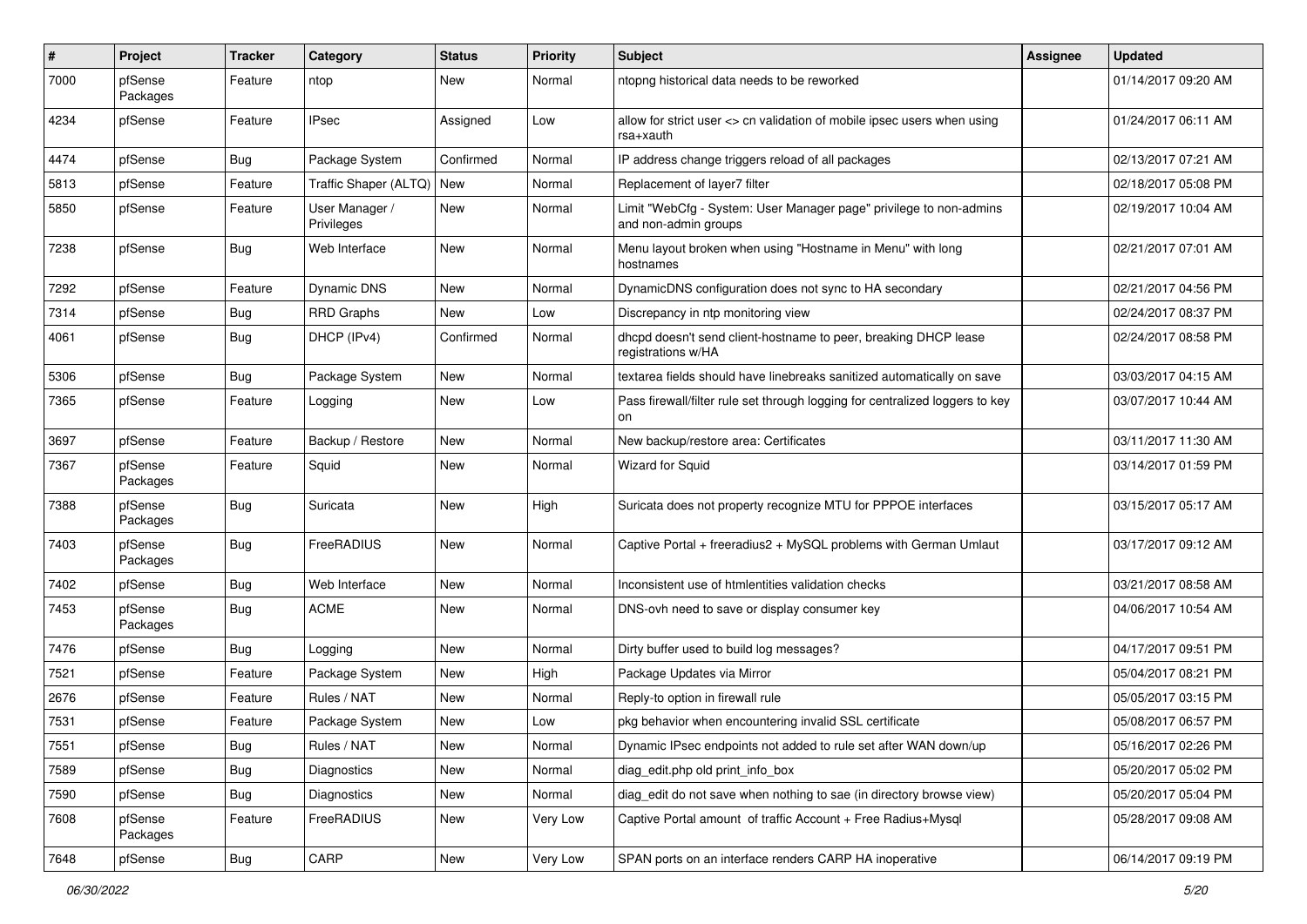| $\vert$ # | Project             | <b>Tracker</b> | Category                     | <b>Status</b> | <b>Priority</b> | Subject                                                                                                                           | Assignee | <b>Updated</b>      |
|-----------|---------------------|----------------|------------------------------|---------------|-----------------|-----------------------------------------------------------------------------------------------------------------------------------|----------|---------------------|
| 6038      | pfSense             | Feature        | Interfaces                   | New           | Normal          | Add ability to configure which interface is chosen for defining hostname<br>IP in /etc/hosts                                      |          | 07/07/2017 09:56 AM |
| 7718      | pfSense             | Feature        | <b>Dynamic DNS</b>           | <b>New</b>    | Very Low        | Hostname for Custom DynDNS Updater.                                                                                               |          | 07/24/2017 10:05 AM |
| 1219      | pfSense             | Feature        | Developer Tools              | <b>New</b>    | Low             | Ship DTRACE enabled kernels in the images                                                                                         |          | 07/26/2017 03:14 AM |
| 7730      | pfSense             | Bug            | Interfaces                   | <b>New</b>    | High            | 2.3.4_1 greX: loop detected when hit save on filter rules or interfaces                                                           |          | 07/27/2017 08:16 AM |
| 7734      | pfSense             | Bug            | DHCP (IPv6)                  | New           | Normal          | Using opton ia pd0 does not renew prefix and prefix get dropped                                                                   |          | 07/31/2017 03:46 AM |
| 7747      | pfSense             | Feature        | Console Menu                 | <b>New</b>    | Normal          | Minor UI Tweak: Make hitting enter on the console (esp via SSH) should<br>not log you out, but simply redraw the menu             |          | 08/01/2017 04:03 PM |
| 7773      | pfSense             | Feature        | <b>IPsec</b>                 | New           | Normal          | IPSec using IKEv2 with split DNS not using provided domain names                                                                  |          | 08/15/2017 05:25 PM |
| 2963      | pfSense             | Feature        | Captive Portal               | <b>New</b>    | Normal          | Captive Portal MAC authentication request                                                                                         |          | 08/22/2017 09:09 PM |
| 7691      | pfSense<br>Packages | Feature        | Squid                        | <b>New</b>    | Normal          | Allow for custom icap services for squid                                                                                          |          | 08/24/2017 03:16 AM |
| 7821      | pfSense             | <b>Bug</b>     | DHCP (IPv6)                  | <b>New</b>    | Normal          | GIF does not support broadcast                                                                                                    |          | 08/29/2017 10:50 AM |
| 7085      | pfSense             | Feature        | Rules / NAT                  | New           | Normal          | Edit Firewall Rules Seperator                                                                                                     |          | 09/10/2017 09:15 AM |
| 7852      | pfSense             | Feature        | <b>DNS Resolver</b>          | <b>New</b>    | Normal          | Add views support to Unbound GUI                                                                                                  |          | 09/11/2017 12:26 PM |
| 7863      | pfSense             | Bug            | User Manager /<br>Privileges | <b>New</b>    | Normal          | The "WebCfg - All pages" permission inclueds the "User - System: Shell<br>account access" even though that is not a WebCofg page. |          | 09/16/2017 05:13 AM |
| 7888      | pfSense             | Feature        | Package System               | New           | Normal          | Add a button in package manager GUI to upgrade all packages                                                                       |          | 09/28/2017 05:50 AM |
| 7899      | pfSense             | Bug            | Traffic Shaper (ALTQ)        | New           | Normal          | a floating 'match' rule on LAN does not put traffic from a broswer on a<br>clientpc into a shaper queue                           |          | 09/28/2017 09:16 AM |
| 7922      | pfSense             | Feature        | Rules / NAT                  | <b>New</b>    | Normal          | Add the option to select the ISP IPv6 Delegated Prefix as a destination<br>in firewall rules                                      |          | 10/10/2017 06:36 PM |
| 7934      | pfSense             | Feature        | Dashboard                    | <b>New</b>    | Very Low        | format support phone# for international use                                                                                       |          | 10/12/2017 04:38 PM |
| 7956      | pfSense             | Feature        | Web Interface                | <b>New</b>    | Normal          | Favicon able to match GUI colour setting?                                                                                         |          | 10/17/2017 06:36 AM |
| 7957      | pfSense             | Feature        | Web Interface                | <b>New</b>    | Normal          | GUI theme - separate "colour" from "compact/normal" in theme<br>dropdown                                                          |          | 10/17/2017 06:58 AM |
| 7954      | pfSense<br>Packages | <b>Bug</b>     | Squid                        | Confirmed     | Normal          | Package upgrade/reinstall gets stuck on deinstall if the<br>package-provided service is not running                               |          | 10/18/2017 12:04 PM |
| 7971      | pfSense             | Feature        | <b>Captive Portal</b>        | <b>New</b>    | Normal          | Allow import, export and synchronization of MACs under Captive Portal<br>service                                                  |          | 10/19/2017 04:56 AM |
| 7411      | pfSense<br>Packages | Todo           | ladvd                        | New           | Low             | LADVD Devices not wide enough                                                                                                     |          | 10/22/2017 05:04 AM |
| 7688      | pfSense             | Feature        | Backup / Restore             | New           | Low             | AutoConfigBackup - Info Icon - username only                                                                                      |          | 10/22/2017 10:46 AM |
| 7988      | pfSense             | Feature        | Web Interface                | New           | Normal          | Compact Theme based on Compact-RED with the default theme colors.                                                                 |          | 10/23/2017 05:34 AM |
| 8004      | pfSense             | <b>Bug</b>     | <b>NAT Reflection</b>        | New           | Normal          | Error notice for a deleted NAT that had a RULE or an existing NAT<br>which is claimed to have no NAT port                         |          | 10/24/2017 06:39 PM |
| 8050      | pfSense             | Bug            | Interfaces                   | New           | High            | Enabling bridge while interfaces have link freezes console                                                                        |          | 11/03/2017 04:38 PM |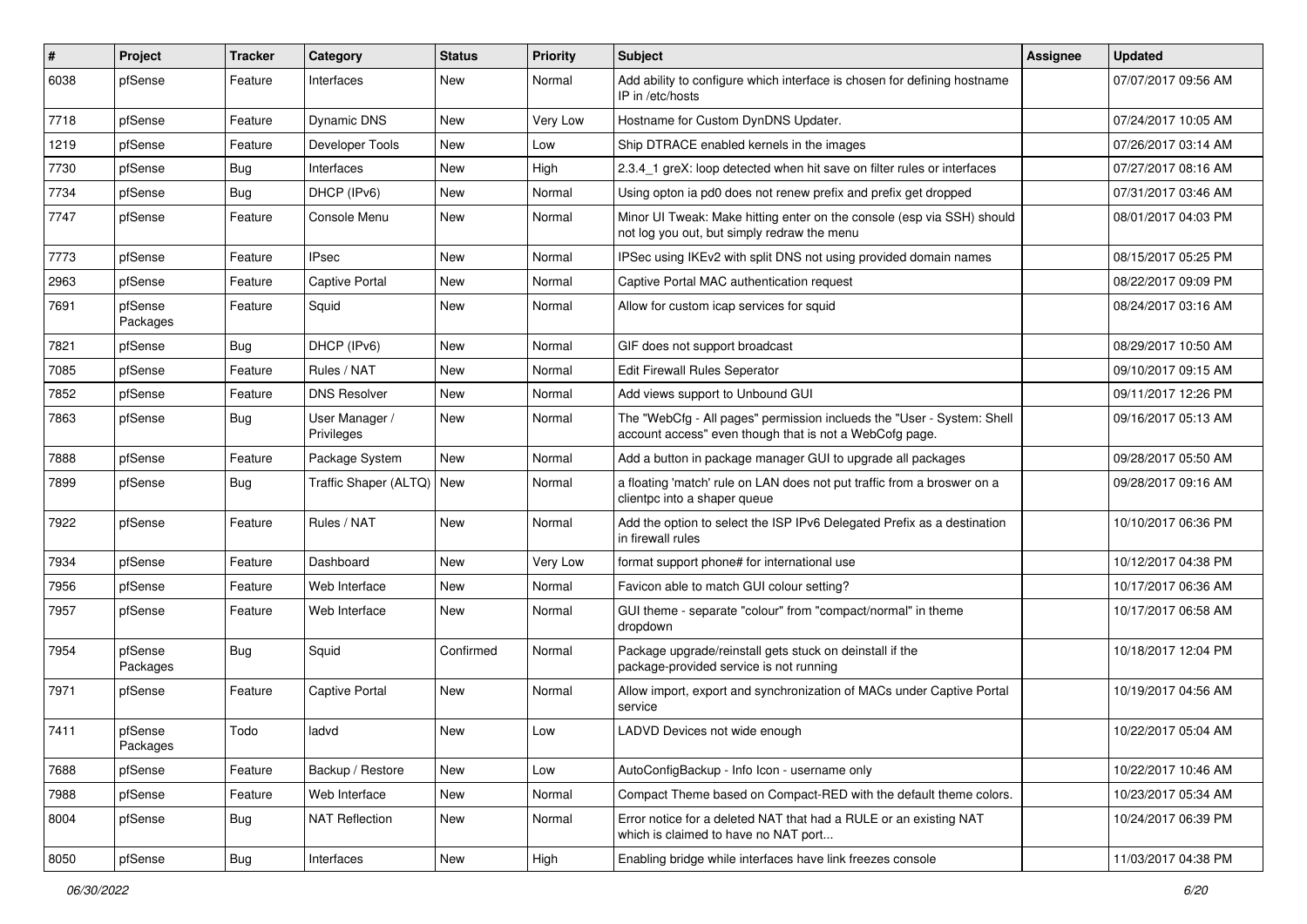| #    | Project             | <b>Tracker</b> | Category                                 | <b>Status</b> | <b>Priority</b> | <b>Subject</b>                                                                                                                                                                | Assignee | <b>Updated</b>      |
|------|---------------------|----------------|------------------------------------------|---------------|-----------------|-------------------------------------------------------------------------------------------------------------------------------------------------------------------------------|----------|---------------------|
| 8066 | pfSense             | Bug            | Routing                                  | New           | Normal          | Static routes not applied when they go out a interface using carp                                                                                                             |          | 11/08/2017 02:04 AM |
| 8073 | pfSense             | <b>Bug</b>     | <b>IPsec</b>                             | New           | Normal          | Traffic inexplicably not going through IPSEC despite (in theory)<br>matching SPs                                                                                              |          | 11/09/2017 02:51 AM |
| 8078 | pfSense             | Feature        | PPP Interfaces                           | New           | Normal          | <b>PPPoE Reconnect Wait Time</b>                                                                                                                                              |          | 11/09/2017 05:13 PM |
| 8089 | pfSense             | <b>Bug</b>     | Interfaces                               | <b>New</b>    | High            | VLAN page breaks after config restore to new hardware.                                                                                                                        |          | 11/21/2017 01:38 PM |
| 8121 | pfSense<br>Packages | Feature        | haproxy                                  | New           | Normal          | haproxy, allow to generate backends even they don't seem to be used                                                                                                           |          | 11/23/2017 04:04 AM |
| 3185 | pfSense             | Feature        | DHCP (IPv6)                              | <b>New</b>    | Normal          | Accommodate a DHCPv6 failover-like mechanism                                                                                                                                  |          | 11/24/2017 10:44 AM |
| 8130 | pfSense             | Bug            | <b>Traffic Graphs</b>                    | New           | Normal          | Status - Monitoring - Area chart displays traffic data differently than Line<br>or Bar charts                                                                                 |          | 11/26/2017 01:40 PM |
| 8148 | pfSense<br>Packages | Feature        | OpenVPN Client<br>Export                 | New           | Very Low        | OpenVPN - Output Windows Client .MSI Installer for GPO deployment                                                                                                             |          | 11/30/2017 01:24 PM |
| 8157 | pfSense             | <b>Bug</b>     | Dashboard                                | New           | Very Low        | Traffic Graph clutter from time to time                                                                                                                                       |          | 12/03/2017 06:40 AM |
| 8158 | pfSense             | Bug            | Interfaces                               | New           | High            | IPv6 Track Interface issue with more than one WAN-Gateway and a<br>number of internal interfaces at least track interface from one interface<br>does not work on regular base |          | 12/03/2017 09:00 AM |
| 8161 | pfSense<br>Packages | Feature        | FreeRADIUS                               | New           | Very Low        | Add virtual server support to FreeRadius                                                                                                                                      |          | 12/05/2017 01:57 PM |
| 8176 | pfSense             | Bug            | Package System                           | <b>New</b>    | Normal          | ./schema/packages.dtd -- referenced in *xml, but missing?                                                                                                                     |          | 12/09/2017 06:52 PM |
| 8178 | pfSense             | Feature        | Package System                           | New           | Normal          | Allow setting attributes for form elements in package XML                                                                                                                     |          | 12/09/2017 07:48 PM |
| 8199 | pfSense<br>Packages | Feature        | <b>BIND</b>                              | New           | Normal          | Support reordering and/or sort alphabetically across BIND package                                                                                                             |          | 12/12/2017 02:05 AM |
| 8168 | pfSense             | Feature        | <b>IPsec</b>                             | New           | Normal          | strongswan dhcp option                                                                                                                                                        |          | 12/19/2017 04:14 AM |
| 8213 | pfSense<br>Packages | Bug            | haproxy                                  | <b>New</b>    | Normal          | acl src file not populated from alias                                                                                                                                         |          | 12/21/2017 02:02 PM |
| 7281 | pfSense             | Feature        | OpenVPN                                  | <b>New</b>    | Normal          | OpenVPN: Add support for IPv6 dynamic prefix selection                                                                                                                        |          | 12/21/2017 08:56 PM |
| 8236 | pfSense             | Feature        | <b>DNS Resolver</b>                      | New           | Normal          | Ability to configure "forward-first" and "forward-host" options for more<br>robust domain overrides in DNS Resolver                                                           |          | 12/26/2017 01:26 AM |
| 4899 | pfSense             | Feature        | DHCP (IPv4)                              | <b>New</b>    | Normal          | Additional BOOTP/DHCP Options should allow a force option                                                                                                                     |          | 01/02/2018 02:24 PM |
| 8270 | pfSense             | Todo           | Web Interface                            | New           | Very Low        | Fix grammatically erroneous repetition                                                                                                                                        |          | 01/11/2018 08:19 AM |
| 7462 | pfSense<br>Packages | Bug            | haproxy                                  | New           | Normal          | HAproxy not rebinding properly after WAN DHCP IP change                                                                                                                       |          | 01/11/2018 09:15 AM |
| 8262 | pfSense             | Feature        | IPv6 Router<br>Advertisements<br>(RADVD) | <b>New</b>    | Normal          | Make each prefix flags configurable separately.                                                                                                                               |          | 01/16/2018 12:35 PM |
| 8180 | pfSense<br>Packages | <b>Bug</b>     | syslog-ng                                | New           | Normal          | syslog-ng default log file                                                                                                                                                    |          | 01/16/2018 12:53 PM |
| 8285 | pfSense             | <b>Bug</b>     | Web Interface                            | New           | Normal          | Actions on stale data may result in catastrophic results                                                                                                                      |          | 01/16/2018 08:08 PM |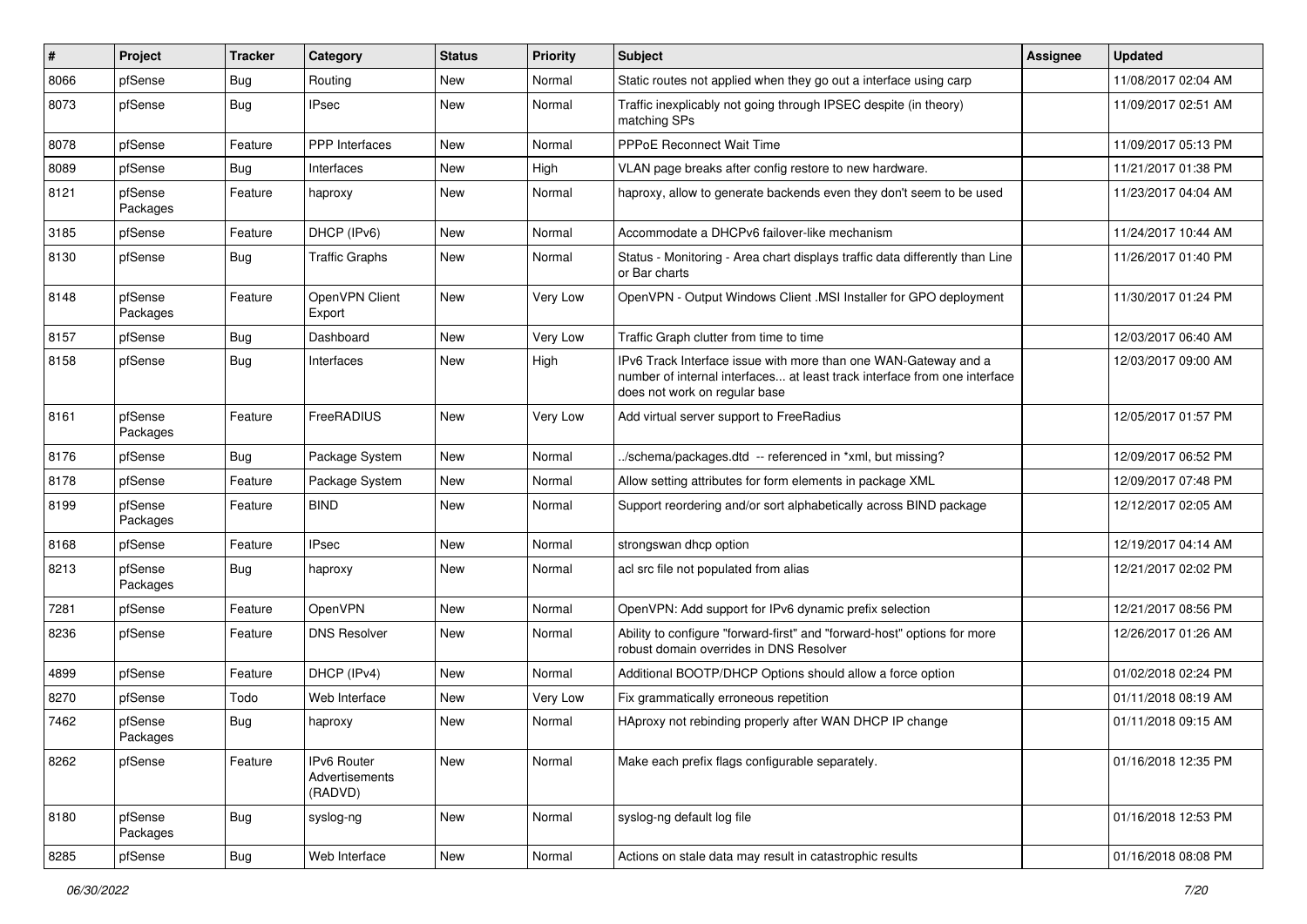| $\pmb{\#}$ | Project             | <b>Tracker</b> | Category              | <b>Status</b> | <b>Priority</b> | <b>Subject</b>                                                                                                          | Assignee | <b>Updated</b>      |
|------------|---------------------|----------------|-----------------------|---------------|-----------------|-------------------------------------------------------------------------------------------------------------------------|----------|---------------------|
| 8229       | pfSense<br>Packages | <b>Bug</b>     | syslog-ng             | <b>New</b>    | Normal          | syslog-ng stops parsing logs after logrotate run                                                                        |          | 01/26/2018 12:00 PM |
| 8295       | pfSense<br>Packages | <b>Bug</b>     | syslog-ng             | <b>New</b>    | Normal          | syslog-ng logrotates tls files                                                                                          |          | 02/14/2018 06:12 AM |
| 8224       | pfSense<br>Packages | Feature        | FreeRADIUS            | New           | Normal          | Add "OU" field to FreeRADIUS page                                                                                       |          | 02/21/2018 12:53 AM |
| 8346       | pfSense             | Feature        | <b>IPsec</b>          | New           | Normal          | Let pFSense act as an IPSec XAuth VPN Client                                                                            |          | 02/23/2018 07:39 AM |
| 7495       | pfSense             | Feature        | <b>DNS Resolver</b>   | <b>New</b>    | Low             | Ability to set TTL for local for Unbound host overrides and dhcp leases                                                 |          | 03/06/2018 09:46 AM |
| 3882       | pfSense             | Feature        | Web Interface         | New           | Normal          | Add OUI database to the base system, remove dependency on nmap                                                          |          | 03/08/2018 06:44 PM |
| 8401       | pfSense             | <b>Bug</b>     | Installer             | <b>New</b>    | Normal          | Issues related to keys representing alphabetic characters specific to<br>Scandinavian languages and to some other keys. |          | 03/30/2018 11:06 AM |
| 8406       | pfSense             | <b>Bug</b>     | Dynamic DNS           | <b>New</b>    | Normal          | DDNS IPV6 Cloudflare Client does not detect PPOE address                                                                |          | 03/31/2018 11:56 AM |
| 8122       | pfSense             | Bug            | OpenVPN               | <b>New</b>    | Normal          | openypn client is unable to use OTP (temporary) passwords                                                               |          | 04/16/2018 09:28 AM |
| 8474       | pfSense             | Feature        | High Availability     | New           | Low             | Easier Conversion to HA Pair from Existing Non-HA Firewall                                                              |          | 04/19/2018 11:52 PM |
| 701        | pfSense             | Feature        | Rules / NAT           | <b>New</b>    | Normal          | Interface groups with NAT                                                                                               |          | 05/11/2018 10:12 PM |
| 8532       | pfSense             | Feature        | <b>OpenVPN</b>        | New           | Low             | Ability to add metric to pushed routes                                                                                  |          | 05/22/2018 07:45 AM |
| 8438       | pfSense<br>Packages | <b>Bug</b>     | haproxy               | <b>New</b>    | High            | haproxy: can't use ACL for cert with http-response actions                                                              |          | 05/24/2018 01:12 PM |
| 8560       | pfSense<br>Packages | <b>Bug</b>     | ACME                  | <b>New</b>    | Normal          | ACME: can't update DNS records in DNSMadeEasy registar for several<br>domains with different API keys/ids               |          | 06/08/2018 01:28 PM |
| 8566       | pfSense             | Bug            | CARP                  | <b>New</b>    | Normal          | Wrong IPv6 source in NS request in case using of IPv6 alias                                                             |          | 06/12/2018 01:26 PM |
| 8567       | pfSense             | Bug            | CARP                  | New           | Normal          | Using IPv6 VIP alias for services may affect CARP IPv6 VIP work                                                         |          | 06/12/2018 01:26 PM |
| 6988       | pfSense<br>Packages | Bug            | Snort                 | New           | High            | SNORT Package PHP memory error                                                                                          |          | 06/28/2018 10:00 PM |
| 1940       | pfSense             | Todo           | Logging               | New           | Normal          | Integrate rSyslogd                                                                                                      |          | 07/06/2018 02:11 PM |
| 8599       | pfSense             | Feature        | Rules / NAT           | <b>New</b>    | Very Low        | <b>IPv6</b> flow labels                                                                                                 |          | 07/16/2018 07:36 AM |
| 8641       | pfSense             | Feature        | Web Interface         | <b>New</b>    | Normal          | Need way to disable HSTS and/or replace webConfigurator certificate<br>from CLI                                         |          | 07/16/2018 10:21 AM |
| 8385       | pfSense             | Feature        | Rules / NAT           | New           | Normal          | Utilize IP addresses from successfully authenticated OpenVPN<br>endpoints to Update Firewall Rules                      |          | 07/19/2018 03:07 PM |
| 8419       | pfSense             | <b>Bug</b>     | Web Interface         | New           | Normal          | webgui, when menubar is fixed to the top of the screen, the last items of<br>long menus cannot be seen/used.            |          | 07/19/2018 03:10 PM |
| 1924       | pfSense             | Feature        | <b>Captive Portal</b> | New           | Normal          | Ability of CP's allowed IP addresses to use aliases                                                                     |          | 07/26/2018 04:28 AM |
| 8705       | pfSense<br>Packages | <b>Bug</b>     | syslog-ng             | New           | Normal          | Syslog-NG error in latest snapshot                                                                                      |          | 07/27/2018 10:17 AM |
| 8711       | pfSense             | <b>Bug</b>     | <b>IGMP Proxy</b>     | New           | Normal          | igmpproxy with PPPoE Interfaces                                                                                         |          | 07/28/2018 09:21 AM |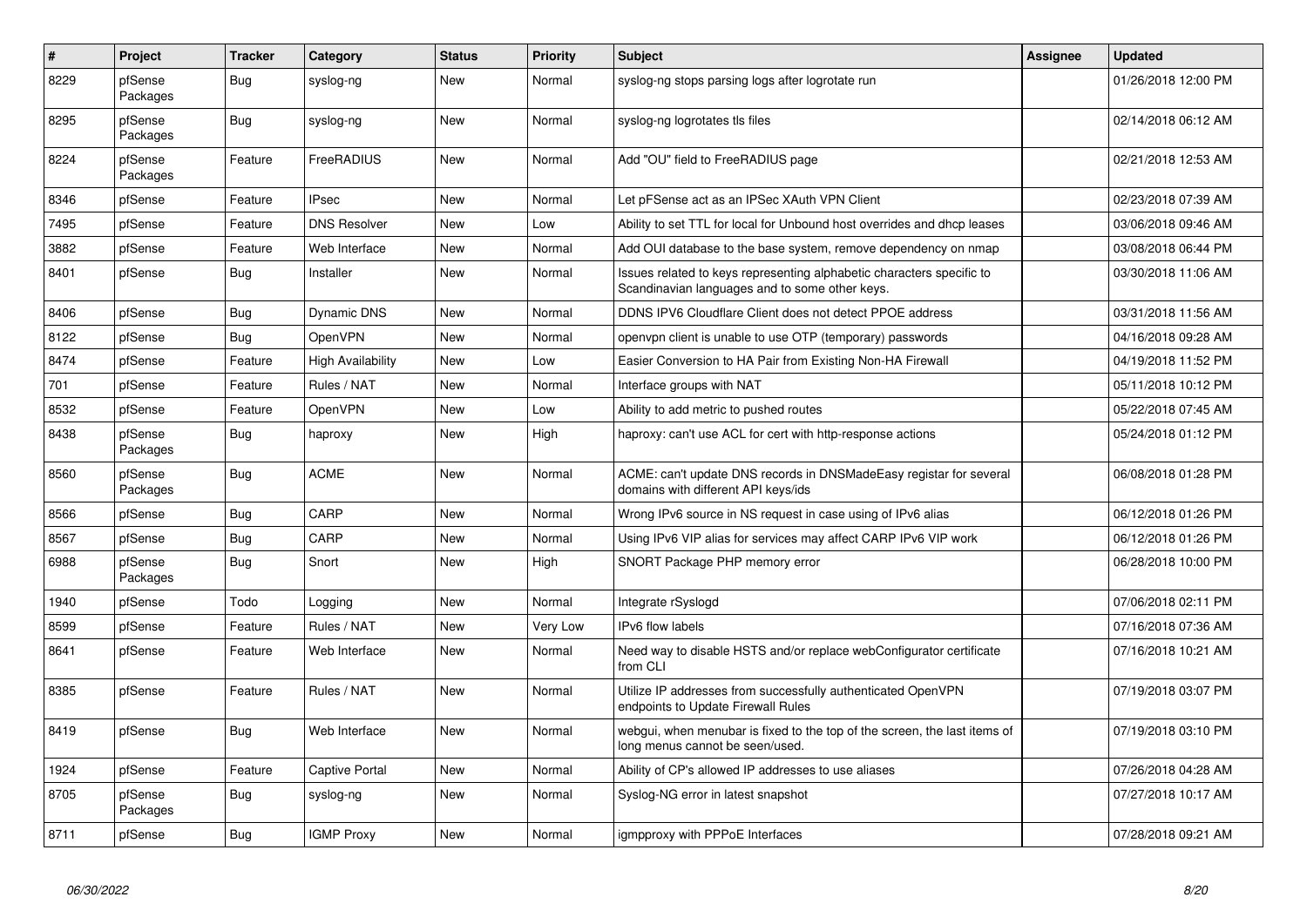| #    | Project             | <b>Tracker</b> | Category                            | <b>Status</b> | <b>Priority</b> | Subject                                                                                                                                 | <b>Assignee</b> | <b>Updated</b>      |
|------|---------------------|----------------|-------------------------------------|---------------|-----------------|-----------------------------------------------------------------------------------------------------------------------------------------|-----------------|---------------------|
| 8752 | pfSense<br>Packages | <b>Bug</b>     | squidguard                          | New           | Normal          | For SquidGuard in "Common ACL" menu "Target Rules List" "access"<br>option always stays with default value '---' for my Target category |                 | 08/06/2018 05:53 AM |
| 7553 | pfSense             | Bug            | <b>Captive Portal</b>               | Confirmed     | Very Low        | Captive portal on a parent interface blocks traffic on VLAN interfaces too                                                              |                 | 08/19/2018 03:15 PM |
| 8836 | pfSense<br>Packages | Feature        | FreeRADIUS                          | <b>New</b>    | Normal          | Define Idap group vlan assignment in users file                                                                                         |                 | 08/26/2018 07:53 AM |
| 8879 | pfSense             | Feature        | DHCP (IPv4)                         | <b>New</b>    | Very Low        | DHCP options ADD force options                                                                                                          |                 | 09/07/2018 09:14 AM |
| 8902 | pfSense<br>Packages | <b>Bug</b>     | haproxy                             | New           | Normal          | HAproxy package not use custom DNS for lookup on apply new config                                                                       |                 | 09/16/2018 08:16 AM |
| 9025 | pfSense<br>Packages | <b>Bug</b>     | squidguard                          | New           | Normal          | SquidGard + Target categories                                                                                                           |                 | 10/08/2018 01:00 AM |
| 1136 | pfSense             | Feature        | Rules / NAT                         | <b>New</b>    | Normal          | Add logic to automatically avoid route-to for static route networks                                                                     |                 | 10/09/2018 05:11 AM |
| 8769 | pfSense<br>Packages | Feature        | FreeRADIUS                          | <b>New</b>    | Normal          | Allow FreeRADIUS users to change their own Passwords and Pins                                                                           |                 | 10/11/2018 11:34 AM |
| 9037 | pfSense             | Bug            | <b>DNS Resolver</b>                 | New           | Normal          | Unbound not logging to syslog after reboot                                                                                              |                 | 10/12/2018 05:09 AM |
| 8869 | pfSense<br>Packages | Feature        | haproxy                             | New           | Normal          | HAproxy should use RFC 7919 DH parameter files                                                                                          |                 | 10/17/2018 10:46 AM |
| 9063 | pfSense             | Feature        | Dynamic DNS                         | <b>New</b>    | Normal          | Allow dynamic DNS client entry to specify which Check IP service to use                                                                 |                 | 10/24/2018 11:53 AM |
| 9077 | pfSense<br>Packages | Feature        | haproxy                             | New           | Normal          | haproxy UI: Add seperator lines                                                                                                         |                 | 10/29/2018 06:06 AM |
| 9094 | pfSense             | Bug            | Hardware / Drivers                  | Assigned      | Normal          | MBT console settings are not forced to video console                                                                                    |                 | 11/07/2018 10:23 AM |
| 9143 | pfSense<br>Packages | <b>Bug</b>     | ntop                                | <b>New</b>    | Normal          | ntopng not displaying values in historical correctly                                                                                    |                 | 11/22/2018 07:24 AM |
| 9149 | pfSense             | <b>Bug</b>     | Package System                      | <b>New</b>    | Low             | Continued issues with /tmp and /var in RAM on 2.4                                                                                       |                 | 11/24/2018 11:56 AM |
| 8963 | pfSense             | <b>Bug</b>     | <b>Traffic Shaper</b><br>(Limiters) | New           | Normal          | 2.4.4 Limiters don't work after CARP fail-over                                                                                          |                 | 12/10/2018 06:40 AM |
| 9079 | pfSense<br>Packages | <b>Bug</b>     | ntop                                | New           | Normal          | High CPU usage of ntopng even during IDLE and no network traffic                                                                        |                 | 12/16/2018 02:40 PM |
| 9241 | pfSense             | <b>Bug</b>     | Interfaces                          | New           | Normal          | Ethernet link cycles up/down if "auto-negotiate" is explicitly selected in<br>interface configuration                                   |                 | 12/31/2018 08:36 PM |
| 9247 | pfSense<br>Packages | <b>Bug</b>     | haproxy                             | <b>New</b>    | Low             | HAProxy multiple server selection on stats pages doesn't work                                                                           |                 | 01/02/2019 04:44 PM |
| 9261 | pfSense<br>Packages | Bug            | haproxy                             | New           | Normal          | haproxy GUI failure                                                                                                                     |                 | 01/08/2019 12:41 PM |
| 7244 | pfSense             | Feature        | Developer Tools                     | New           | Normal          | Publish pfsense as a Vagrant Basebox                                                                                                    |                 | 01/29/2019 04:09 AM |
| 8232 | pfSense<br>Packages | Feature        | haproxy                             | New           | Normal          | different ssl options based on the sni name                                                                                             |                 | 01/30/2019 10:36 AM |
| 9299 | pfSense<br>Packages | Feature        | <b>ACME</b>                         | New           | Normal          | ACME package : Automate add/remove firewall rule for port forwarding                                                                    |                 | 01/30/2019 10:09 PM |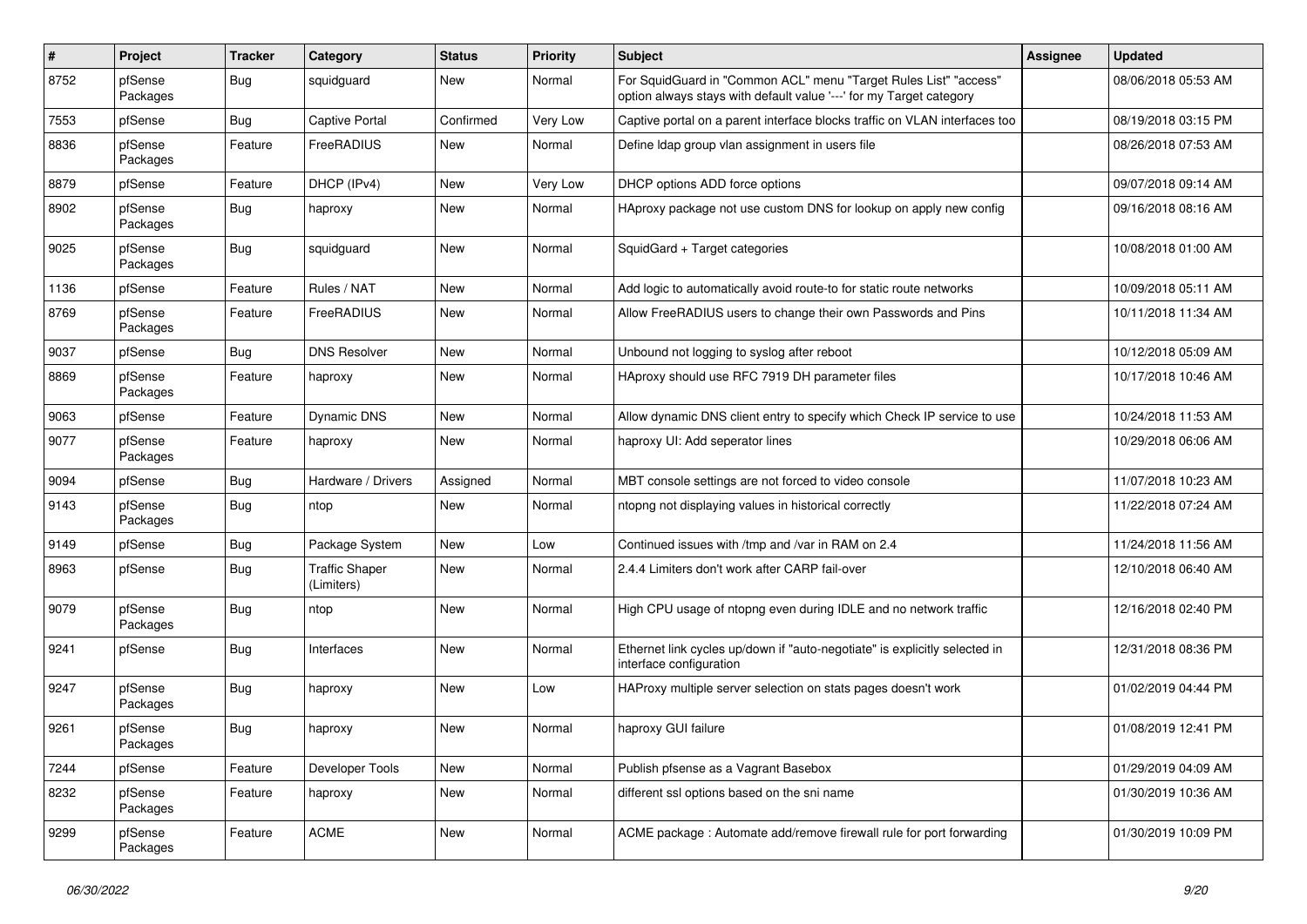| $\sharp$ | Project             | <b>Tracker</b> | Category                     | <b>Status</b> | <b>Priority</b> | <b>Subject</b>                                                                                          | <b>Assignee</b> | <b>Updated</b>      |
|----------|---------------------|----------------|------------------------------|---------------|-----------------|---------------------------------------------------------------------------------------------------------|-----------------|---------------------|
| 9337     | pfSense<br>Packages | Bug            | Telegraf                     | New           | Normal          | Telegraf ping input fails                                                                               |                 | 02/18/2019 10:40 AM |
| 9336     | pfSense             | Feature        | Notifications                | New           | Very Low        | Make Dynamic DNS update notification e-mail optional                                                    |                 | 02/18/2019 11:49 AM |
| 9138     | pfSense<br>Packages | Bug            | Telegraf                     | New           | Normal          | telegraf: add section for custom config lines                                                           |                 | 02/18/2019 03:36 PM |
| 9046     | pfSense<br>Packages | Feature        | Telegraf                     | New           | High            | telegraf feature request                                                                                |                 | 02/18/2019 03:38 PM |
| 8589     | pfSense<br>Packages | <b>Bug</b>     | FreeRADIUS                   | <b>New</b>    | Normal          | FreeRadius 0.15.5_2 ignoring tunnelled-reply=no                                                         |                 | 02/18/2019 03:40 PM |
| 8513     | pfSense<br>Packages | <b>Bug</b>     | FreeRADIUS                   | New           | High            | Freeradius 3.x Idap problem                                                                             |                 | 02/18/2019 05:22 PM |
| 8230     | pfSense<br>Packages | Feature        | Telegraf                     | New           | Normal          | telegraf automatic input plugins configuration for enabled pfsense<br>package                           |                 | 02/18/2019 05:23 PM |
| 8197     | pfSense<br>Packages | Bug            | <b>BIND</b>                  | New           | Normal          | BIND UI fails to properly update zone with inline DNSSEC signing<br>enabled                             |                 | 02/18/2019 05:23 PM |
| 7535     | pfSense<br>Packages | Feature        | Snort                        | <b>New</b>    | Normal          | Snort messages filling System / General. Should have its own log.                                       |                 | 02/18/2019 05:29 PM |
| 6861     | pfSense<br>Packages | <b>Bug</b>     | haproxy                      | New           | Normal          | Ha-Proxy duplicated backend used in place of original backend                                           |                 | 02/18/2019 05:30 PM |
| 6784     | pfSense<br>Packages | <b>Bug</b>     | haproxy                      | <b>New</b>    | Normal          | HAProxy version .48 will not use URL Table Alias for front end listener                                 |                 | 02/18/2019 05:32 PM |
| 5646     | pfSense<br>Packages | Feature        | Squid                        | New           | Normal          | Squid3 package Authentication Method: Kerberos/AD                                                       |                 | 02/18/2019 05:34 PM |
| 9338     | pfSense             | <b>Bug</b>     | <b>IGMP Proxy</b>            | New           | Normal          | igmpproxy ignoring downstream vlan interface                                                            |                 | 02/22/2019 03:48 AM |
| 9348     | pfSense<br>Packages | Bug            | <b>ACME</b>                  | New           | Normal          | Results of Acme certificate issuance/renewal are not properly formatted                                 |                 | 02/22/2019 12:08 PM |
| 9289     | pfSense<br>Packages | Feature        | Snort                        | <b>New</b>    | Normal          | Snort enable react                                                                                      |                 | 03/16/2019 09:04 PM |
| 3652     | pfSense             | Feature        | OpenVPN                      | <b>New</b>    | Normal          | OpenVPN - Dynamic IPv6 Tunnel Network                                                                   |                 | 03/20/2019 09:50 AM |
| 9436     | pfSense             | Feature        | <b>DNS Resolver</b>          | New           | Normal          | Unbound: enable dnstap support                                                                          |                 | 03/27/2019 07:54 PM |
| 9464     | pfSense             | Feature        | Interfaces                   | New           | Normal          | Marvell 6000 -- netgate hardware (e.g.: XG-7100, XG-3100) internal<br>switch LACP support               |                 | 04/08/2019 07:58 AM |
| 9485     | pfSense             | Bug            | User Manager /<br>Privileges | New           | Normal          | password match error on system_usermanager causes Group<br>membership to be reset.                      |                 | 04/26/2019 08:52 AM |
| 9504     | pfSense             | <b>Bug</b>     | Dynamic DNS                  | New           | Normal          | Multiple Dynamic DNS update notifications for the same interface, not<br>differentiated by the hostname |                 | 05/07/2019 07:46 AM |
| 9568     | pfSense<br>Packages | Bug            | Squid                        | New           | Normal          | UFSSwapDir::openLog: Failed to open swap log.                                                           |                 | 05/29/2019 09:18 PM |
| 9574     | pfSense             | Feature        | Package System               | New           | Normal          | Show changelog at package upgrade                                                                       |                 | 06/02/2019 04:35 AM |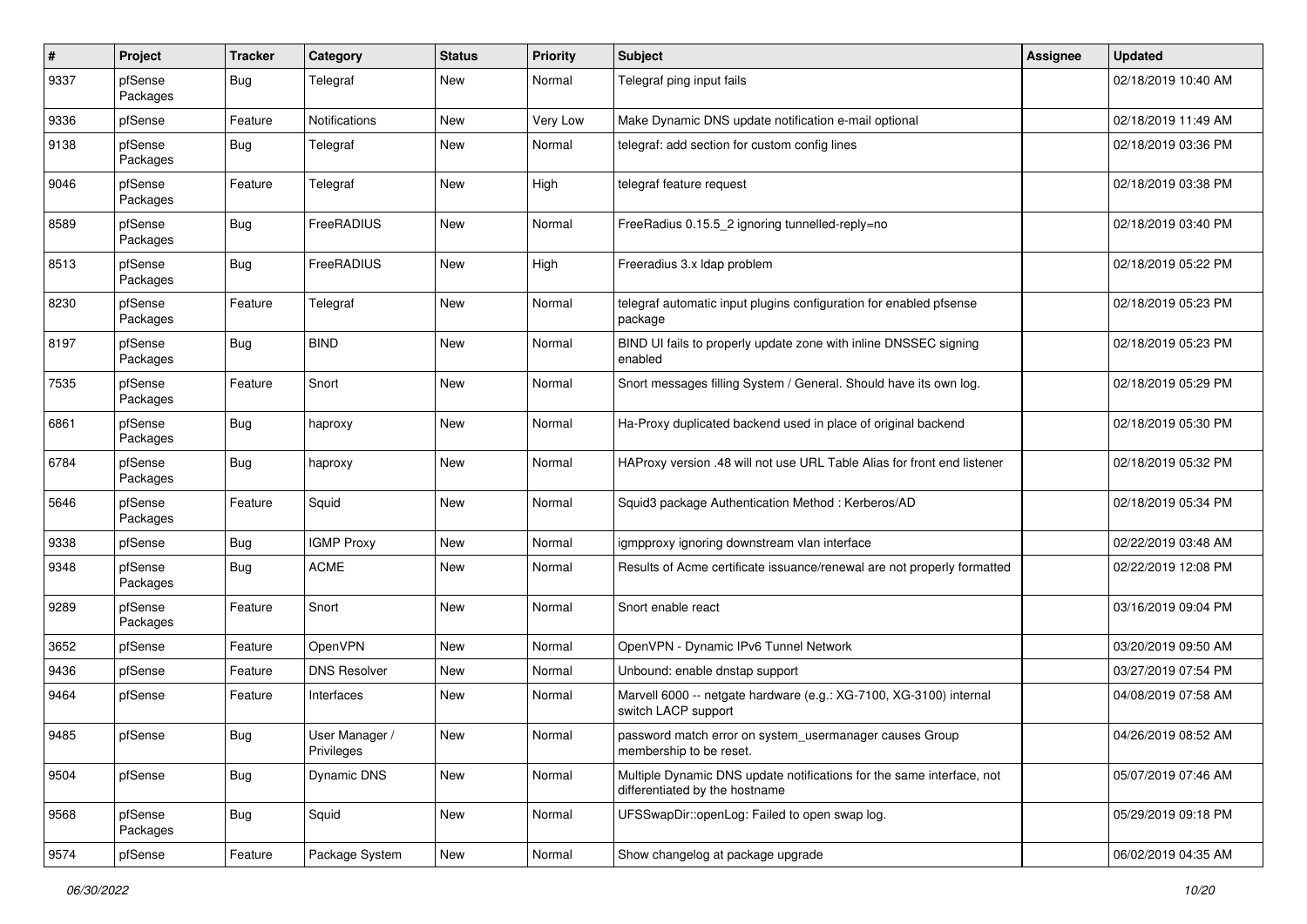| $\pmb{\#}$ | Project             | <b>Tracker</b> | Category                                        | <b>Status</b> | <b>Priority</b> | <b>Subject</b>                                                                                                                  | <b>Assignee</b> | <b>Updated</b>      |
|------------|---------------------|----------------|-------------------------------------------------|---------------|-----------------|---------------------------------------------------------------------------------------------------------------------------------|-----------------|---------------------|
| 9599       | pfSense<br>Packages | Feature        | haproxy                                         | New           | Normal          | Support for "peers" in HAproxy                                                                                                  |                 | 06/25/2019 01:47 AM |
| 8982       | pfSense<br>Packages | Feature        | haproxy                                         | New           | Normal          | HAproxy ACL support for map in configuration UI                                                                                 |                 | 06/25/2019 01:49 AM |
| 9621       | pfSense             | Feature        | User Manager /<br>Privileges                    | New           | Normal          | More convenient deletion of single user privileges                                                                              |                 | 07/09/2019 03:09 AM |
| 9648       | pfSense<br>Packages | Feature        | haproxy                                         | New           | Very Low        | Multiple node Sync HAProxy configuration to backup CARP members<br>via XMLRPC.                                                  |                 | 07/25/2019 10:04 AM |
| 9650       | pfSense             | <b>Bug</b>     | Gateways                                        | New           | Normal          | IPv6 connection drops (ir-)regular on Kabelvodafone (German cable<br>ISP)                                                       |                 | 07/27/2019 07:14 AM |
| 9664       | pfSense             | <b>Bug</b>     | Dynamic DNS                                     | New           | Normal          | DynDNS and Dual-wan problem with CloudFlare (works with No-Ip)                                                                  |                 | 08/03/2019 10:00 AM |
| 7449       | pfSense<br>Packages | Feature        | OpenVPN Client<br>Export                        | New           | Normal          | feature request for openypn-client-export package, add the support for<br>openvpn up and down script, for mapping network drive |                 | 08/06/2019 05:06 PM |
| 9085       | pfSense<br>Packages | Feature        | OpenVPN Client<br>Export                        | New           | Low             | OpenVPN connect/disconnect scripts                                                                                              |                 | 08/13/2019 09:15 AM |
| 9677       | pfSense             | <b>Bug</b>     | Dashboard                                       | New           | Normal          | Dashboard hangs when widget needs data from a remote host which is<br>down                                                      |                 | 08/13/2019 09:15 AM |
| 7857       | pfSense             | Bug            | Dashboard                                       | New           | Very Low        | Interfaces Widget U/I fails to wrap IPV6 addresses when the string is too<br>wide for the widget                                |                 | 08/13/2019 09:15 AM |
| 9229       | pfSense<br>Packages | <b>Bug</b>     | Tinc                                            | New           | Normal          | Tinc package: no way of specifying multiple critical configuration<br>parameters from web interface                             |                 | 08/13/2019 09:25 AM |
| 8909       | pfSense<br>Packages | <b>Bug</b>     | Tinc                                            | New           | Normal          | tinc package makes /rc.newwanip looping forever                                                                                 |                 | 08/13/2019 09:25 AM |
| 8146       | pfSense<br>Packages | Feature        | <b>BIND</b>                                     | New           | Normal          | Zone Domain Records more powerfull for BIND Zones                                                                               |                 | 08/13/2019 09:39 AM |
| 8099       | pfSense<br>Packages | Feature        | Telegraf                                        | New           | Normal          | Add more configuration flexibility to Telegraf                                                                                  |                 | 08/13/2019 09:39 AM |
| 7799       | pfSense             | Feature        | Rules / NAT                                     | New           | Normal          | Make an ajax call to toggle logging by clicking on the logging icon next<br>to a rule                                           |                 | 08/13/2019 09:40 AM |
| 7737       | pfSense             | <b>Bug</b>     | IPv6 Router<br><b>Advertisements</b><br>(RADVD) | New           | Normal          | radvd error message                                                                                                             |                 | 08/13/2019 09:41 AM |
| 7602       | pfSense             | Feature        | <b>Operating System</b>                         | New           | Normal          | Auto-Create bootable USB for recovery                                                                                           |                 | 08/13/2019 09:50 AM |
| 4928       | pfSense<br>Packages | Feature        | squidguard                                      | New           | Normal          | Surftool - New Package to turn squidguard groups(/acls) on or off                                                               |                 | 08/13/2019 09:57 AM |
| 6789       | pfSense<br>Packages | Feature        | Squid                                           | New           | Normal          | disgest Idap auth                                                                                                               |                 | 08/13/2019 09:57 AM |
| 8517       | pfSense<br>Packages | Feature        | New Package<br>Request                          | New           | Normal          | OpenConnect client                                                                                                              |                 | 08/13/2019 10:01 AM |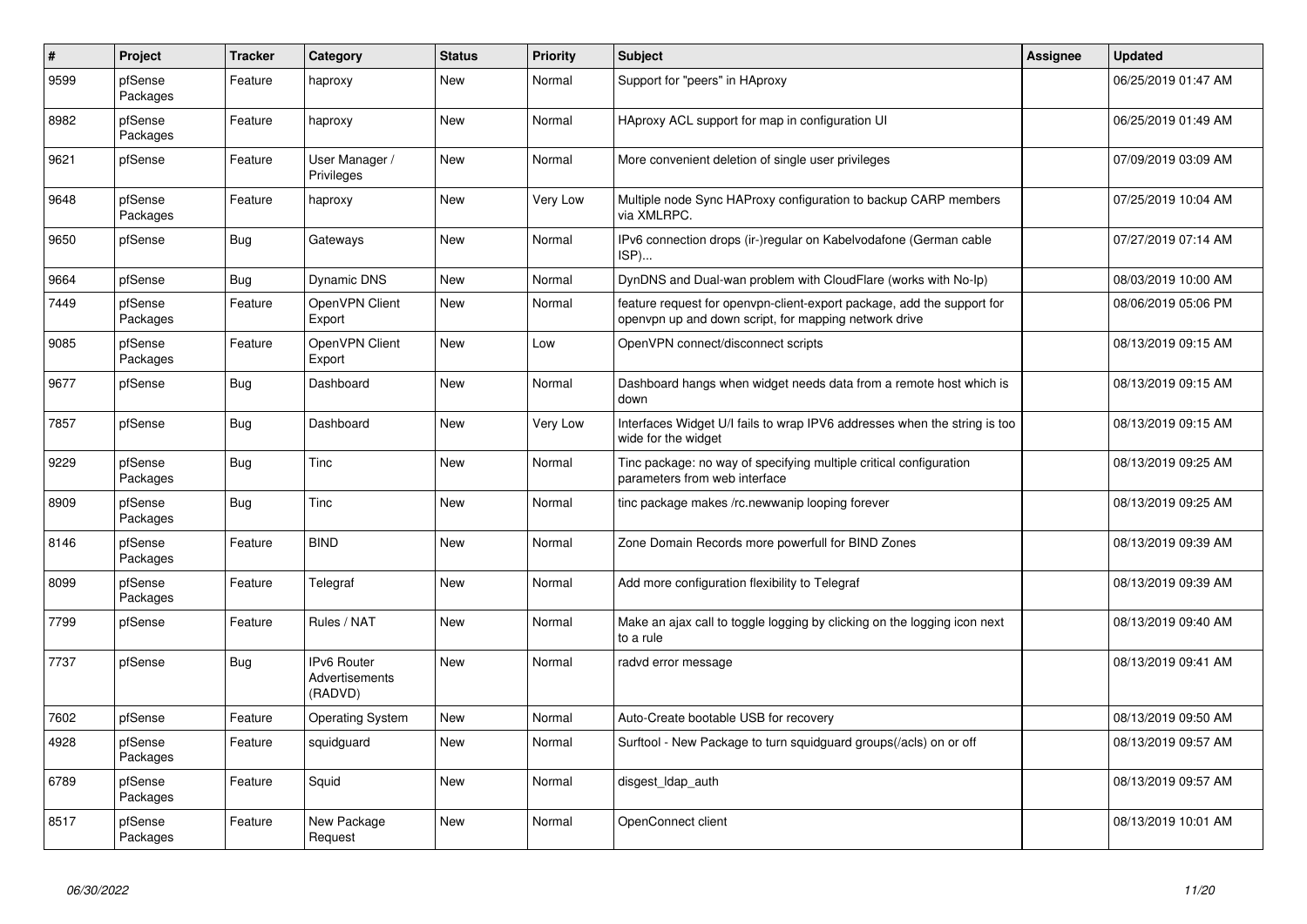| $\sharp$ | Project             | <b>Tracker</b> | Category                                 | <b>Status</b> | <b>Priority</b> | Subject                                                                                          | Assignee | <b>Updated</b>      |
|----------|---------------------|----------------|------------------------------------------|---------------|-----------------|--------------------------------------------------------------------------------------------------|----------|---------------------|
| 3424     | pfSense<br>Packages | Feature        | New Package<br>Request                   | New           | Normal          | SCEP server                                                                                      |          | 08/13/2019 10:02 AM |
| 8251     | pfSense<br>Packages | <b>Bug</b>     | FreeRADIUS                               | Feedback      | Normal          | Captiveportal + FreeRadius "Last activity" resets to Session start                               |          | 08/13/2019 11:10 AM |
| 3889     | pfSense             | <b>Bug</b>     | <b>XML Parser</b>                        | Confirmed     | Low             | Non relevant changes in config.xml                                                               |          | 08/13/2019 12:23 PM |
| 385      | pfSense             | Feature        | Captive Portal                           | <b>New</b>    | Normal          | Reverse captive portal                                                                           |          | 08/13/2019 12:23 PM |
| 2771     | pfSense             | Feature        | Rules / NAT                              | <b>New</b>    | Normal          | Add packet tracing simulator                                                                     |          | 08/13/2019 12:24 PM |
| 2024     | pfSense             | Feature        | Package System                           | New           | Normal          | RRD Graphs for packages                                                                          |          | 08/13/2019 12:24 PM |
| 1890     | pfSense             | <b>Bug</b>     | Translations                             | <b>New</b>    | Normal          | No gettext support in console scripts                                                            |          | 08/13/2019 12:24 PM |
| 6029     | pfSense             | Bug            | <b>XML Parser</b>                        | <b>New</b>    | Normal          | Unhelpful error messages in xmlparse*.inc and generally                                          |          | 08/13/2019 12:52 PM |
| 5902     | pfSense             | Todo           | Configuration<br>Backend                 | New           | Normal          | Use a common place for default values                                                            |          | 08/13/2019 12:53 PM |
| 4707     | pfSense             | Feature        | Rules / NAT                              | <b>New</b>    | Normal          | Can't override block port 0 rules in filter.inc                                                  |          | 08/13/2019 12:53 PM |
| 5080     | pfSense             | Feature        | DHCP (IPv4)                              | New           | Normal          | Settings tab under Services>DHCP Server                                                          |          | 08/13/2019 12:53 PM |
| 4472     | pfSense             | Feature        | Build / Release                          | New           | Normal          | Cryptographically sign every (sub-)release                                                       |          | 08/13/2019 12:53 PM |
| 6539     | pfSense             | Feature        | Rules / NAT                              | New           | Normal          | ICMPv6 filtering requires multiple rules - no range support                                      |          | 08/13/2019 01:23 PM |
| 6501     | pfSense             | Todo           | Web Interface                            | <b>New</b>    | Normal          | Tightening up subnet expansion                                                                   |          | 08/13/2019 01:23 PM |
| 6470     | pfSense<br>Packages | Feature        | New Package<br>Request                   | <b>New</b>    | Normal          | CloudFlare Integration Module                                                                    |          | 08/13/2019 01:23 PM |
| 6469     | pfSense             | Feature        | Console Menu                             | New           | Normal          | Improve help + self documentation in console PHP shell                                           |          | 08/13/2019 01:23 PM |
| 6430     | pfSense             | Bug            | <b>DNS Resolver</b>                      | Confirmed     | Low             | pfsense should sanity-check hostnames when copying from<br>dhcpd.leases to /etc/hosts            |          | 08/13/2019 01:23 PM |
| 6412     | pfSense             | Feature        | <b>Operating System</b>                  | New           | Normal          | Add includedir directive for /var/etc/xinet.d to xinetd configuration                            |          | 08/13/2019 01:23 PM |
| 6398     | pfSense             | Bug            | Configuration<br>Backend                 | New           | Normal          | If config cannot be loaded due to corruption or bug, it isn't handled<br>gracefully (just stops) |          | 08/13/2019 01:23 PM |
| 5652     | pfSense             | Bug            | Authentication                           | <b>New</b>    | Normal          | Radius IETF Class Group Assignment - Incorrect Standard                                          |          | 08/13/2019 01:39 PM |
| 6615     | pfSense             | Feature        | DHCP (IPv4)                              | New           | Normal          | new DHCP server option                                                                           |          | 08/13/2019 01:39 PM |
| 6604     | pfSense             | Feature        | <b>NTPD</b>                              | New           | Normal          | Allow NTP server list to be overridden by DHCP/PPP                                               |          | 08/13/2019 01:39 PM |
| 6555     | pfSense<br>Packages | Feature        | New Package<br>Request                   | New           | Normal          | Support IEEE 1588                                                                                |          | 08/13/2019 01:40 PM |
| 6554     | pfSense             | Feature        | <b>NTPD</b>                              | New           | Normal          | Reintroduce NTP mode7 for IEEE 1588 PTPd interop                                                 |          | 08/13/2019 01:40 PM |
| 6332     | pfSense             | Todo           | Web Interface                            | New           | Normal          | Upgrade encryption options to cover current range of recommendations                             |          | 08/13/2019 02:34 PM |
| 6816     | pfSense             | Feature        | IPv6 Router<br>Advertisements<br>(RADVD) | New           | Normal          | Status and/or Diagnostics page for radvd                                                         |          | 08/13/2019 02:35 PM |
| 6796     | pfSense             | Feature        | Interfaces                               | New           | Normal          | Allow hostnames as GRE and GIF endpoints                                                         |          | 08/13/2019 02:35 PM |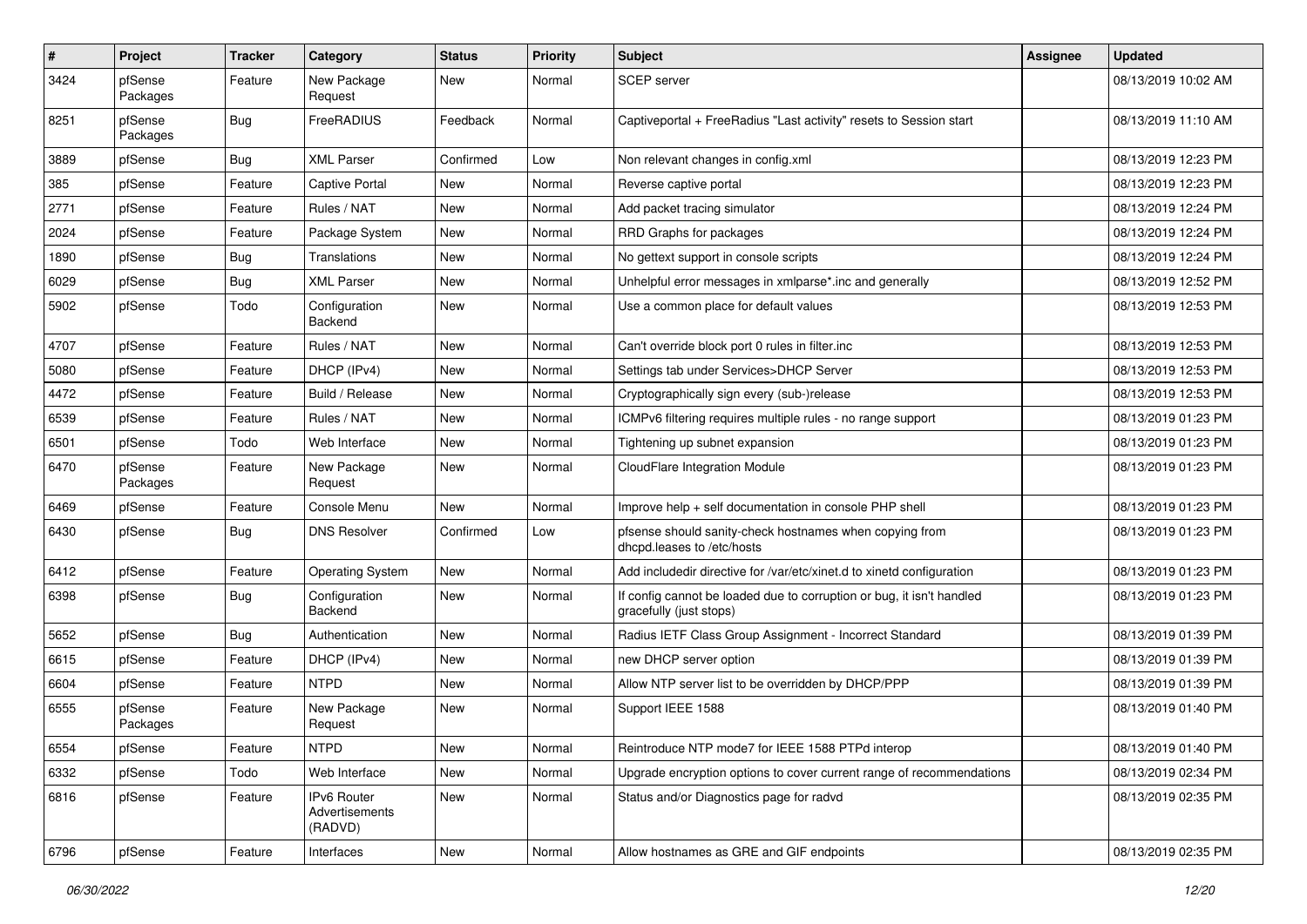| #    | <b>Project</b> | <b>Tracker</b> | Category                                        | <b>Status</b> | Priority | <b>Subject</b>                                                                            | <b>Assignee</b> | <b>Updated</b>      |
|------|----------------|----------------|-------------------------------------------------|---------------|----------|-------------------------------------------------------------------------------------------|-----------------|---------------------|
| 7030 | pfSense        | Feature        | Multi-WAN                                       | <b>New</b>    | Very Low | New Feature Load Balance Per Amount Of GB                                                 |                 | 08/13/2019 02:56 PM |
| 6977 | pfSense        | <b>Bug</b>     | Interfaces                                      | <b>New</b>    | Normal   | VLAN traffic is erroneously counted as underlying iface (untagged) traffic                |                 | 08/13/2019 02:56 PM |
| 5619 | pfSense        | Feature        | <b>Operating System</b>                         | New           | Normal   | Curl with ARES support                                                                    |                 | 08/13/2019 02:56 PM |
| 7385 | pfSense        | Todo           | Web Interface                                   | <b>New</b>    | Normal   | Sanitize PHP includes                                                                     |                 | 08/13/2019 03:22 PM |
| 6541 | pfSense        | <b>Bug</b>     | <b>IPv6 Router</b><br>Advertisements<br>(RADVD) | <b>New</b>    | Normal   | IPv6 RAs always include on-link prefix; clients may not use DHCPv6<br>managed addresses   |                 | 08/13/2019 03:23 PM |
| 7738 | pfSense        | Feature        | IPsec                                           | New           | Normal   | Highlight which IPSec (or other VPN) crypto modes are<br>hardware-accelerated in the UI   |                 | 08/13/2019 03:46 PM |
| 7430 | pfSense        | <b>Bug</b>     | Interfaces                                      | New           | Normal   | pfsense-utils.inc - where is ipaddr configured() should account for<br>loopback interface |                 | 08/13/2019 03:48 PM |
| 7761 | pfSense        | Feature        | Rules / NAT                                     | <b>New</b>    | Normal   | Add a way to match on IPv6 proto=0 (hop-by-hop header extension)                          |                 | 08/13/2019 03:49 PM |
| 7800 | pfSense        | Feature        | Logging                                         | New           | Normal   | Add option for state logging                                                              |                 | 08/13/2019 03:51 PM |
| 7812 | pfSense        | Feature        | Web Interface                                   | New           | Normal   | ZFS handling of autopreplace                                                              |                 | 08/13/2019 03:53 PM |
| 8036 | pfSense        | Feature        | <b>IPsec</b>                                    | New           | Normal   | Want to run multiple Mobile Client IKEv2 server instances                                 |                 | 08/14/2019 09:31 AM |
| 7881 | pfSense        | Feature        | OpenVPN                                         | New           | Normal   | OpenVPN client - add support for multiple server entries                                  |                 | 08/14/2019 09:32 AM |
| 7541 | pfSense        | Feature        | Installer                                       | New           | Normal   | ZFS Install, add hot spare option                                                         |                 | 08/14/2019 09:32 AM |
| 8177 | pfSense        | <b>Bug</b>     | Package System                                  | New           | Normal   | /xsl/package.xsl" is referenced in package XML files but not on the<br>firewall           |                 | 08/14/2019 09:56 AM |
| 7289 | pfSense        | Bug            | Certificates                                    | New           | Low      | Generating 4096bit Certificate                                                            |                 | 08/14/2019 09:56 AM |
| 8372 | pfSense        | Feature        | Logging                                         | New           | Normal   | add gui setting to adjust refresh rate for dynamic firewall logs                          |                 | 08/14/2019 10:31 AM |
| 8526 | pfSense        | Bug            | Interfaces                                      | New           | Normal   | DHCP client ignores server replies when 802.1q tagging is used                            |                 | 08/14/2019 10:52 AM |
| 8458 | pfSense        | Feature        | Dashboard                                       | New           | Low      | Allow reordering of interface widget                                                      |                 | 08/14/2019 10:52 AM |
| 8076 | pfSense        | <b>Bug</b>     | Backup / Restore                                | New           | Normal   | User can easily apply an unusable interface configuration after restore                   |                 | 08/14/2019 10:52 AM |
| 8435 | pfSense        | Bug            | Interfaces                                      | New           | Normal   | DHCPv6 unusable in certain circumstances (US AT&T Fiber, etc.)                            |                 | 08/14/2019 10:52 AM |
| 8929 | pfSense        | Feature        | Web Interface                                   | New           | Normal   | Scroll bar css dark theme                                                                 |                 | 08/14/2019 12:16 PM |
| 8743 | pfSense        | Todo           | Gateways                                        | New           | Low      | Gateway Groups page should list gateways in tier order                                    |                 | 08/14/2019 12:16 PM |
| 9087 | pfSense        | <b>Bug</b>     | <b>Traffic Graphs</b>                           | New           | Normal   | Traffic Graph Widget Legend Not Updating                                                  |                 | 08/14/2019 12:38 PM |
| 9060 | pfSense        | Feature        | Logging                                         | New           | Normal   | add rule name filtering field for firewall log viewer                                     |                 | 08/14/2019 12:38 PM |
| 9035 | pfSense        | Bug            | Rules / NAT                                     | New           | Normal   | Inactive Interfaces are Hidden in Firewall Rules                                          |                 | 08/14/2019 12:39 PM |
| 9222 | pfSense        | Feature        | Authentication                                  | New           | Normal   | Add sshguard log when release an IP                                                       |                 | 08/14/2019 01:00 PM |
| 9167 | pfSense        | <b>Bug</b>     | Rules / NAT                                     | <b>New</b>    | Normal   | Some Important ICMPv6 Traffic Not Allowed by Default Rules                                |                 | 08/14/2019 01:00 PM |
| 9343 | pfSense        | <b>Bug</b>     | DHCP (IPv4)                                     | New           | Normal   | diag arp.php times out with large DHCPD leases table                                      |                 | 08/14/2019 01:19 PM |
| 9288 | pfSense        | Feature        | Authentication                                  | New           | Normal   | SSHGuard add pfSense signature in standard                                                |                 | 08/14/2019 01:19 PM |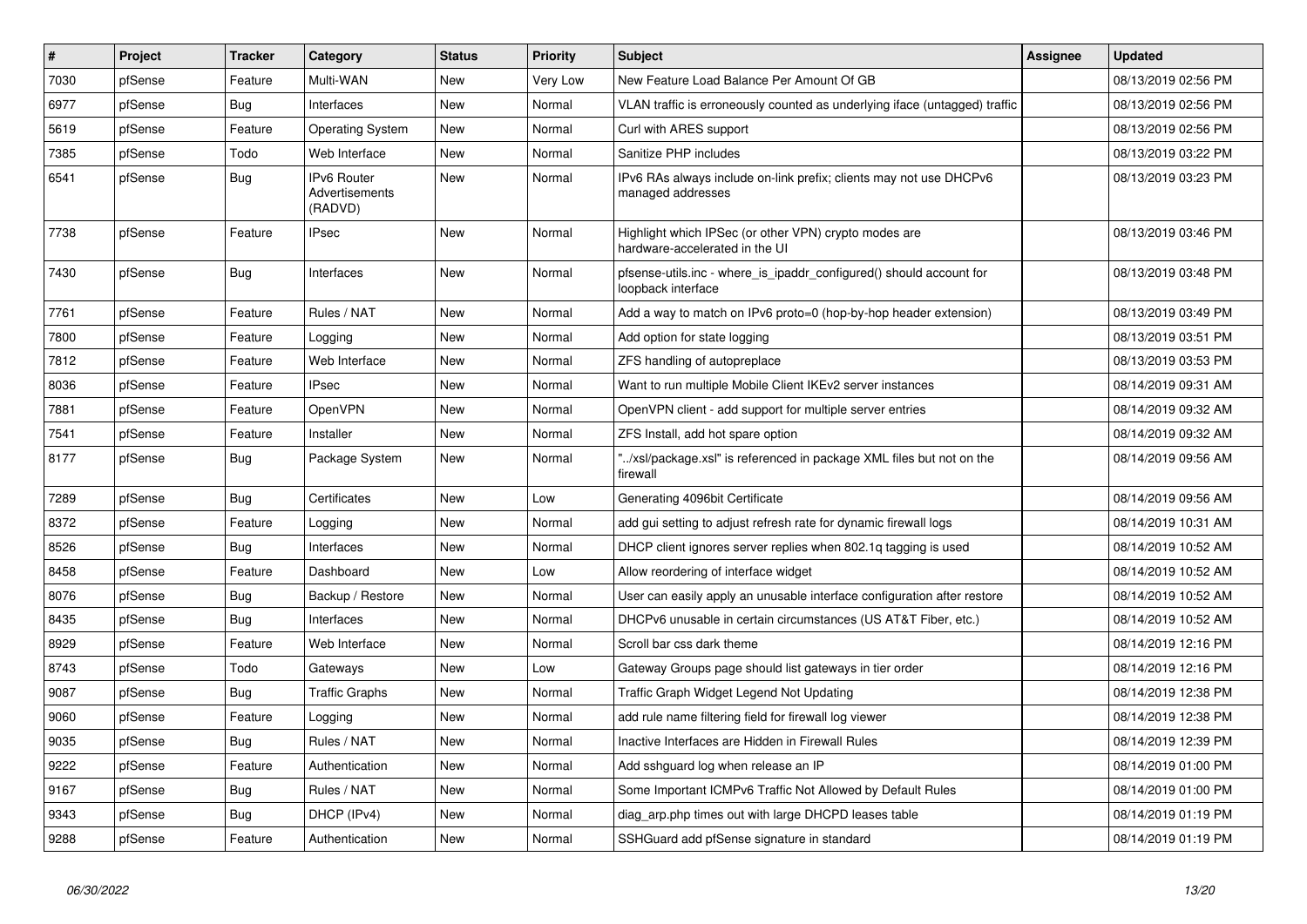| #    | Project             | <b>Tracker</b> | Category                 | <b>Status</b> | <b>Priority</b> | <b>Subject</b>                                                                                                                     | Assignee | <b>Updated</b>      |
|------|---------------------|----------------|--------------------------|---------------|-----------------|------------------------------------------------------------------------------------------------------------------------------------|----------|---------------------|
| 9486 | pfSense<br>Packages | Bug            | softflowd                | New           | Very Low        | ifindex values used for softflowd are incorrect                                                                                    |          | 08/14/2019 02:30 PM |
| 9591 | pfSense             | Feature        | Rules / NAT              | New           | Normal          | Add under firewall rules a search box                                                                                              |          | 08/14/2019 02:39 PM |
| 9585 | pfSense             | Bug            | Interfaces               | New           | Normal          | 6RD: Unable to reach hosts on within same 6rd-domain                                                                               |          | 08/14/2019 02:39 PM |
| 9575 | pfSense             | Feature        | DHCP (IPv6)              | New           | Very Low        | RFC 7078 - Distributing Address Selection Policy Using DHCPv6                                                                      |          | 08/14/2019 02:39 PM |
| 9293 | pfSense             | Feature        | Web Interface            | New           | Low             | Provide WebUI message (banner) prior to login                                                                                      |          | 08/14/2019 02:39 PM |
| 9627 | pfSense             | Feature        | Captive Portal           | New           | Normal          | Captive Portal only shows authenticated users                                                                                      |          | 08/14/2019 02:48 PM |
| 4681 | pfSense             | Feature        | Backup / Restore         | New           | Normal          | AutoConfigBackup make a way to easily download a saved backup                                                                      |          | 08/16/2019 12:46 PM |
| 7757 | pfSense             | Bug            | Backup / Restore         | New           | Normal          | Auto Config Backup fails to upload unless Default Gateway is up                                                                    |          | 08/16/2019 12:47 PM |
| 8500 | pfSense             | <b>Bug</b>     | Dynamic DNS              | New           | Low             | Incorrect categorization of status/info messages from phpDynDNS                                                                    |          | 08/16/2019 12:50 PM |
| 8031 | pfSense<br>Packages | Feature        | FreeRADIUS               | New           | Normal          | FreeRADIUS copy entry function                                                                                                     |          | 08/16/2019 01:01 PM |
| 7686 | pfSense<br>Packages | Feature        | haproxy                  | New           | Normal          | Add option in HAProxy to configure SSL defaults based on the Mozilla<br><b>SSL Configuration Generator</b>                         |          | 08/16/2019 01:09 PM |
| 2774 | pfSense             | Feature        | DHCP (IPv4)              | New           | Normal          | Extend DHCP Pools code to allow using different subnets                                                                            |          | 08/19/2019 10:27 AM |
| 2323 | pfSense             | Feature        | DHCP (IPv4)              | New           | Low             | GUI doesn't allow to configure DHCP server to serve IP addresses<br>belonging to subnets wich are not associated with an interface |          | 08/19/2019 10:27 AM |
| 7964 | pfSense             | <b>Bug</b>     | Multi-WAN                | New           | Normal          | Restart openvpn on gateway switching                                                                                               |          | 08/19/2019 12:35 PM |
| 6845 | pfSense             | Feature        | Interfaces               | New           | Normal          | DHCP / DHCPv6 WAN client status page                                                                                               |          | 08/19/2019 12:37 PM |
| 7720 | pfSense             | Feature        | Hardware / Drivers       | New           | Normal          | Add general watchdog kernel modules (like ichwd) and watchdogd<br>support in the GUI.                                              |          | 08/19/2019 01:20 PM |
| 9495 | pfSense<br>Packages | <b>Bug</b>     | AWS VPC                  | New           | Normal          | AWS VPC VPN wizard produces incorrect config (SHA256 should be<br>SHA <sub>1</sub> )                                               |          | 08/19/2019 02:45 PM |
| 7683 | pfSense<br>Packages | Feature        | New Package<br>Request   | New           | Low             | Splunk Universal Forwarder Package                                                                                                 |          | 08/19/2019 02:54 PM |
| 9038 | pfSense             | Feature        | Logging                  | New           | Normal          | Live view of any log file                                                                                                          |          | 08/19/2019 02:55 PM |
| 9140 | pfSense             | Bug            | Logging                  | New           | Very Low        | Unexpected rule can be displayed when looking up filter log entry with<br>multiple matching rules                                  |          | 08/19/2019 02:56 PM |
| 7286 | pfSense             | Bug            | OpenVPN                  | Incomplete    | Normal          | OpenVPN client is unreliable when you have multiple tunnels                                                                        |          | 08/19/2019 03:28 PM |
| 7699 | pfSense<br>Packages | Feature        | OpenVPN Client<br>Export | New           | Normal          | OpenVPN Client Export - Default Gateway                                                                                            |          | 08/19/2019 03:32 PM |
| 7902 | pfSense<br>Packages | Feature        | OpenVPN Client<br>Export | New           | Low             | allow vpn client export of other to be a blank field                                                                               |          | 08/19/2019 03:33 PM |
| 9690 | pfSense             | Bug            | Interfaces               | New           | Normal          | Ethernet flow control should be disabled by default                                                                                |          | 08/19/2019 06:45 PM |
| 6574 | pfSense             | Feature        | Hardware / Drivers       | New           | Normal          | Support USB RNDIS network interfaces                                                                                               |          | 08/20/2019 08:46 AM |
| 4914 | pfSense             | Feature        | Diagnostics              | New           | Low             | <b>Packet Capture Settings</b>                                                                                                     |          | 08/20/2019 08:51 AM |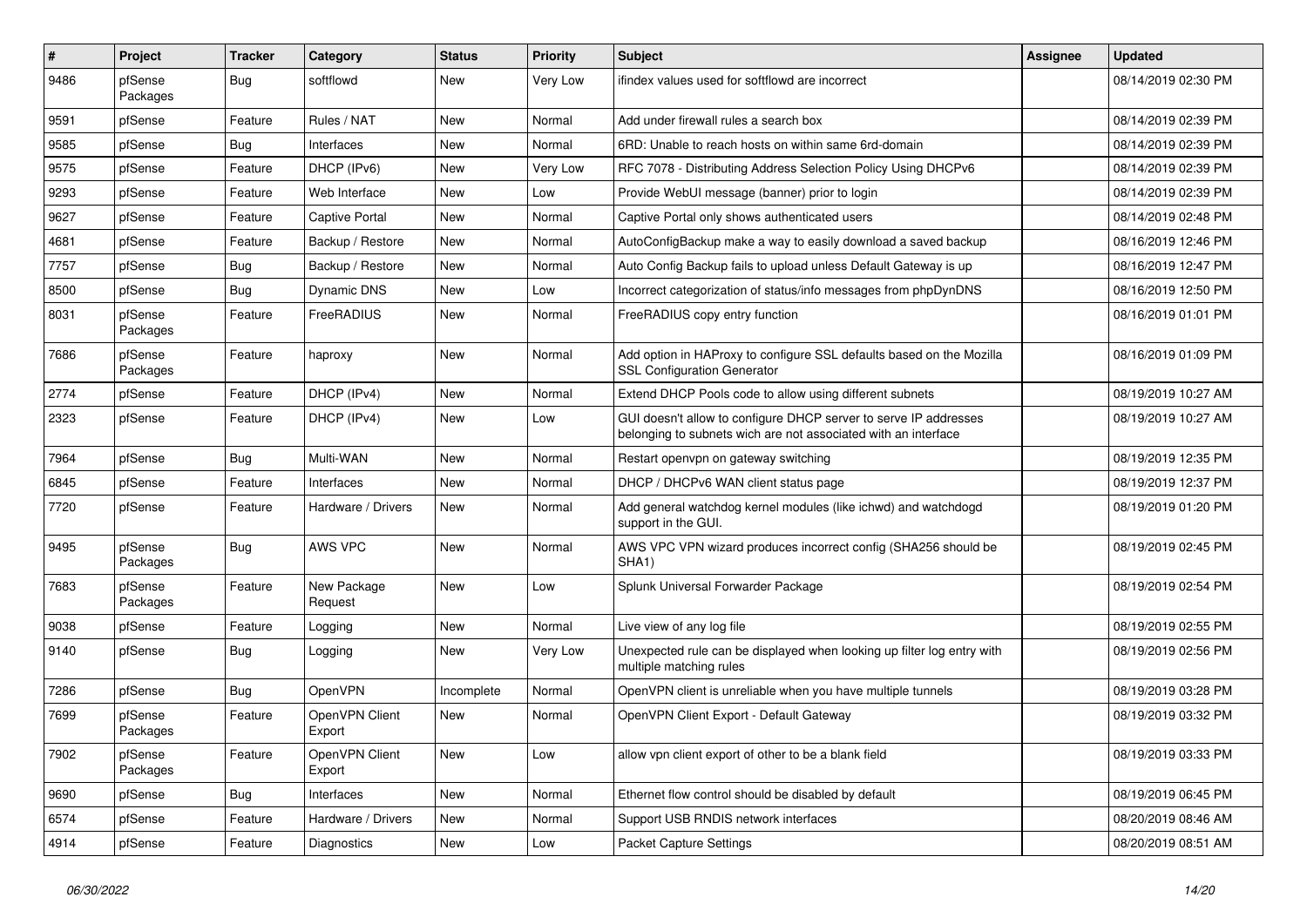| $\sharp$ | Project             | <b>Tracker</b> | Category                                        | <b>Status</b> | <b>Priority</b> | <b>Subject</b>                                                                                     | Assignee | <b>Updated</b>      |
|----------|---------------------|----------------|-------------------------------------------------|---------------|-----------------|----------------------------------------------------------------------------------------------------|----------|---------------------|
| 7414     | pfSense<br>Packages | Feature        | Snort                                           | New           | Normal          | snort needs automated refresh on ip change                                                         |          | 08/20/2019 08:55 AM |
| 9662     | pfSense<br>Packages | <b>Bug</b>     | pfBlockerNG                                     | New           | Normal          | PfblockerNG do not update after pfsense reboot and wait for next cron<br>task                      |          | 08/20/2019 09:00 AM |
| 8279     | pfSense<br>Packages | Feature        | pfBlockerNG                                     | <b>New</b>    | Normal          | Consider adding a new option to the Rule Order                                                     |          | 08/20/2019 09:00 AM |
| 9192     | pfSense             | <b>Bug</b>     | <b>PPP</b> Interfaces                           | <b>New</b>    | Normal          | PPPoE daemon selects wrong interface                                                               |          | 08/20/2019 10:05 AM |
| 8804     | pfSense             | <b>Bug</b>     | PPP Interfaces                                  | New           | Normal          | Netgate SG-1000 PPPoE Keepalives not prioritized, internet drops                                   |          | 08/20/2019 10:06 AM |
| 8512     | pfSense             | <b>Bug</b>     | PPP Interfaces                                  | <b>New</b>    | Normal          | PPPoE reconnect fails after interface flap                                                         |          | 08/20/2019 10:06 AM |
| 1833     | pfSense             | Feature        | <b>PPTP</b>                                     | <b>New</b>    | Normal          | PPTP type WAN IPv6 support                                                                         |          | 08/20/2019 10:12 AM |
| 3162     | pfSense             | Feature        | PPP Interfaces                                  | New           | Low             | <b>MLPPP Status of connections</b>                                                                 |          | 08/20/2019 10:20 AM |
| 4470     | pfSense             | Feature        | IPv6 Router<br>Advertisements<br>(RADVD)        | New           | Normal          | RA page in GUI                                                                                     |          | 08/20/2019 12:20 PM |
| 7303     | pfSense             | <b>Bug</b>     | <b>IPv6 Router</b><br>Advertisements<br>(RADVD) | <b>New</b>    | Normal          | ipv6 connectivity lost on pfSense reboot                                                           |          | 08/20/2019 12:23 PM |
| 1937     | pfSense             | Feature        | Rules / NAT                                     | <b>New</b>    | Normal          | Support for rule groupings                                                                         |          | 08/20/2019 12:42 PM |
| 1947     | pfSense             | Feature        | Rules / NAT                                     | New           | Normal          | Option to kill all states when creating a block rule                                               |          | 08/20/2019 01:09 PM |
| 7974     | pfSense             | Feature        | Dashboard                                       | New           | Normal          | <b>ZFS RAID Monitor Not available</b>                                                              |          | 08/20/2019 01:34 PM |
| 8570     | pfSense             | Bug            | <b>XML Parser</b>                               | <b>New</b>    | Normal          | Empty (dn)shaper config gets populated with newline                                                |          | 08/20/2019 02:45 PM |
| 4265     | pfSense             | Feature        | UPnP/NAT-PMP                                    | New           | Normal          | UPNP allow use of alias and schedule                                                               |          | 08/20/2019 02:57 PM |
| 4997     | pfSense             | Feature        | Rules / NAT                                     | New           | Normal          | Add setting option to choose default log action for new firewall rules                             |          | 08/20/2019 03:29 PM |
| 4456     | pfSense             | Feature        | Diagnostics                                     | New           | Normal          | Packet capture additional filtering options                                                        |          | 08/20/2019 03:30 PM |
| 5567     | pfSense             | Feature        | Dashboard                                       | New           | Low             | CARP status widget does not update in real time                                                    |          | 08/20/2019 03:33 PM |
| 2049     | pfSense             | Feature        | Rules / NAT                                     | New           | Normal          | Show Auto Generated Rules and Use them to turn features on/off when<br>applicable                  |          | 08/20/2019 03:37 PM |
| 5556     | pfSense             | Feature        | <b>Diagnostics</b>                              | <b>New</b>    | Normal          | No error when downloading non-existing file on Diagnostics/Execute                                 |          | 08/20/2019 03:43 PM |
| 6602     | pfSense             | Feature        | User Manager /<br>Privileges                    | New           | Normal          | Config writes denied via "deny config write" permission should notify as<br>such                   |          | 08/20/2019 03:43 PM |
| 6804     | pfSense             | Feature        | Diagnostics                                     | New           | Very Low        | Add row counter into Diagnostics -> Edit File                                                      |          | 08/20/2019 03:44 PM |
| 1883     | pfSense             | Feature        | <b>Traffic Shaper</b><br>(Limiters)             | New           | Normal          | Diag > Limiter Info presentation enhancement                                                       |          | 08/20/2019 03:46 PM |
| 7172     | pfSense             | Bug            | DHCP (IPv4)                                     | New           | Normal          | Sorting by hostname in Services > DHCP Server > LAN should be<br>"natural" (alphanumeric friendly) |          | 08/20/2019 03:47 PM |
| 7181     | pfSense             | Feature        | Rules / NAT                                     | New           | Low             | Add Top and Add Bottom on Seperator                                                                |          | 08/21/2019 08:55 AM |
| 6842     | pfSense             | Feature        | Package System                                  | New           | Low             | Package Manager progress bar should indicate overall progress                                      |          | 08/21/2019 08:55 AM |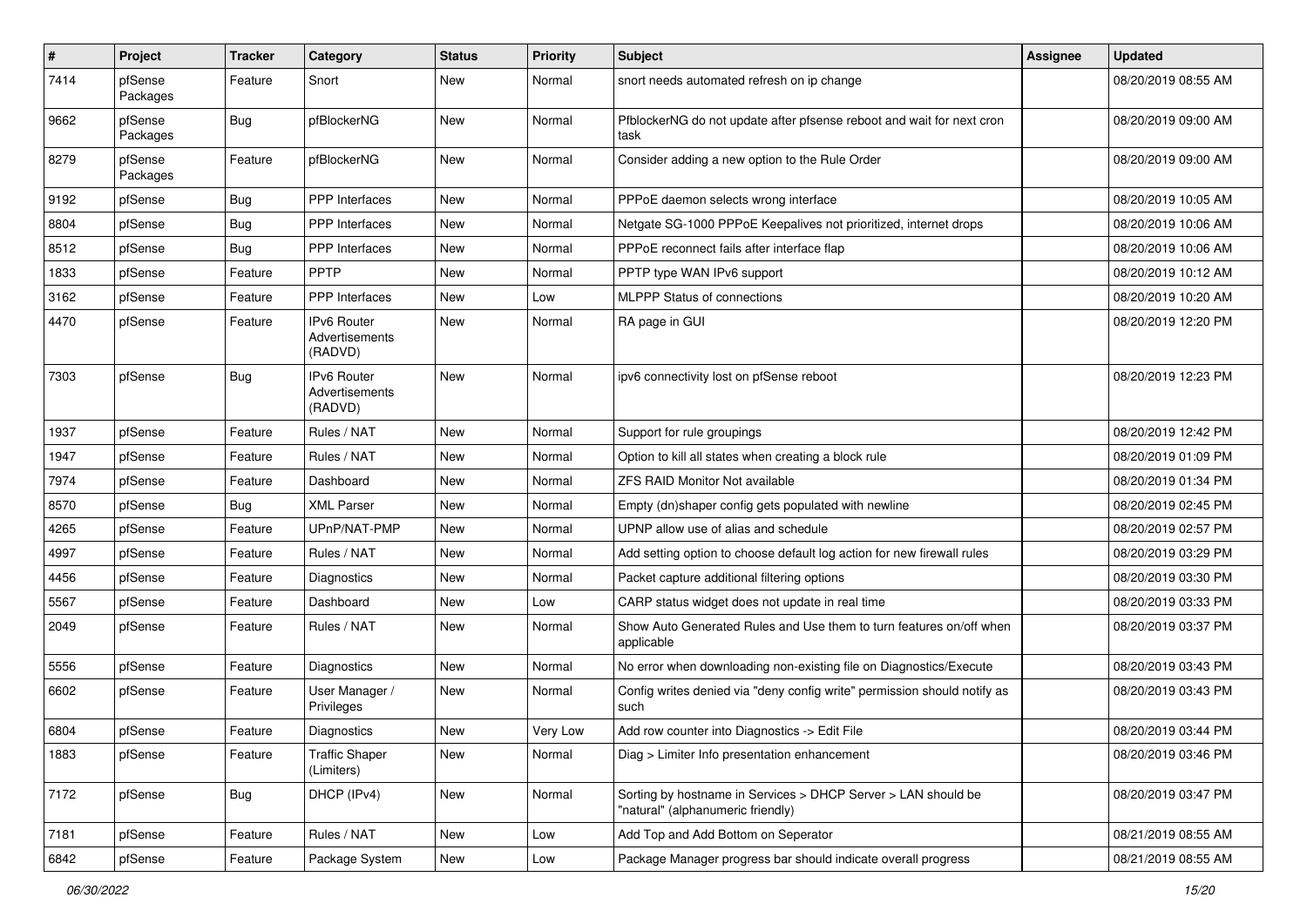| $\vert$ # | Project | <b>Tracker</b> | Category                     | <b>Status</b> | <b>Priority</b> | <b>Subject</b>                                                                                                   | <b>Assignee</b> | <b>Updated</b>      |
|-----------|---------|----------------|------------------------------|---------------|-----------------|------------------------------------------------------------------------------------------------------------------|-----------------|---------------------|
| 7373      | pfSense | <b>Bug</b>     | Rules / NAT                  | New           | Normal          | Firewall schedules GUI needs to be redone from scratch                                                           |                 | 08/21/2019 08:56 AM |
| 7418      | pfSense | Feature        | Dynamic DNS                  | <b>New</b>    | Normal          | Dynamic dns should be sorted interface name                                                                      |                 | 08/21/2019 08:58 AM |
| 7182      | pfSense | Feature        | Dashboard                    | New           | Normal          | Break up System Widget on the Dashboard                                                                          |                 | 08/21/2019 08:59 AM |
| 7788      | pfSense | Bug            | Dashboard                    | New           | Low             | Irregular updating of widgets like cpu/uptime on system widget.                                                  |                 | 08/21/2019 09:03 AM |
| 8095      | pfSense | <b>Bug</b>     | Translations                 | <b>New</b>    | Normal          | Unescaped simple quotes break JavaScript features when the French<br>translation is enabled                      |                 | 08/21/2019 09:06 AM |
| 7781      | pfSense | Feature        | Rules / NAT                  | <b>New</b>    | Normal          | Please Enable Rule Separators on Manual Outbound NAT                                                             |                 | 08/21/2019 09:07 AM |
| 8316      | pfSense | Feature        | Rules / NAT                  | New           | Low             | expiration date when creating new rules                                                                          |                 | 08/21/2019 09:11 AM |
| 8483      | pfSense | Feature        | Traffic Shaper (ALTQ)        | <b>New</b>    | Normal          | Allow user to choose order of Queues status                                                                      |                 | 08/21/2019 09:12 AM |
| 8558      | pfSense | Feature        | Web Interface                | <b>New</b>    | Normal          | Add more table sorting in various UI pages                                                                       |                 | 08/21/2019 09:14 AM |
| 7195      | pfSense | Bug            | Package System               | <b>New</b>    | Normal          | pkg_edit.php - <checkenablefields> tag has no effect on fields other<br/>than checkbox/input</checkenablefields> |                 | 08/21/2019 09:15 AM |
| 7082      | pfSense | <b>Bug</b>     | Package System               | <b>New</b>    | Normal          | pkg_edit.php - impossible to use default_value with rowhelperfield                                               |                 | 08/21/2019 09:15 AM |
| 8614      | pfSense | <b>Bug</b>     | DHCP (IPv4)                  | New           | Normal          | Cannot remove Additional BOOTP/DHCP Options                                                                      |                 | 08/21/2019 09:15 AM |
| 9101      | pfSense | Bug            | <b>Traffic Graphs</b>        | New           | Normal          | Traffic Graphs/Dashboard Slows Downloads Being Performed by the<br>Same Firefox Browser                          |                 | 08/21/2019 09:18 AM |
| 9253      | pfSense | Feature        | User Manager /<br>Privileges | <b>New</b>    | Normal          | RFE: True View-Only WebCFG options                                                                               |                 | 08/21/2019 09:21 AM |
| 8694      | pfSense | Feature        | Authentication               | New           | Very Low        | Client CA Auth for PFSense WebGui                                                                                |                 | 08/21/2019 09:25 AM |
| 3771      | pfSense | Bug            | DHCP (IPv4)                  | New           | Normal          | Webinterface and dhcpdcrashes with 500+ static leases                                                            |                 | 08/21/2019 09:26 AM |
| 7459      | pfSense | Feature        | Diagnostics                  | <b>New</b>    | Low             | "Refresh" button for Diagnostics/Tables display                                                                  |                 | 08/21/2019 09:27 AM |
| 7442      | pfSense | Feature        | Diagnostics                  | New           | Low             | Suggestions for Diagnostics / ARP Table and Diagnostics / NDP Table                                              |                 | 08/21/2019 09:27 AM |
| 1656      | pfSense | Feature        | Diagnostics                  | <b>New</b>    | Normal          | Teach pfctl to kill states by port number                                                                        |                 | 08/21/2019 09:55 AM |
| 4098      | pfSense | Feature        | Authentication               | New           | Normal          | Add option to force a password change on login                                                                   |                 | 08/21/2019 10:31 AM |
| 5825      | pfSense | Feature        | Authentication               | New           | Normal          | Allow EAP-RADIUS for authentication servers                                                                      |                 | 08/21/2019 10:32 AM |
| 8170      | pfSense | Feature        | <b>XMLRPC</b>                | <b>New</b>    | Normal          | XMLRPC Sync deletes entires on remote System                                                                     |                 | 08/21/2019 10:42 AM |
| 8243      | pfSense | Feature        | <b>XMLRPC</b>                | New           | Normal          | Sync dashboard settings over xmlrpc                                                                              |                 | 08/21/2019 10:42 AM |
| 7441      | pfSense | Feature        | DHCP (IPv4)                  | New           | Low             | Display start/end times for Static Mapping leases on DHCP<br>Leases/DHCPv6 Leases                                |                 | 08/21/2019 10:48 AM |
| 6283      | pfSense | Feature        | DHCP (IPv6)                  | New           | Normal          | Register DHCPv6 leases with DNS resolver                                                                         |                 | 08/21/2019 10:48 AM |
| 7563      | pfSense | Feature        | L <sub>2</sub> TP            | New           | Normal          | I2tp Suggestion: consider allowing IP/Subnet for the user.                                                       |                 | 08/21/2019 10:52 AM |
| 8233      | pfSense | <b>Bug</b>     | <b>NAT Reflection</b>        | New           | Very Low        | NAT reflection back to originating host broken when using FQDN-based<br>IP aliases                               |                 | 08/21/2019 10:53 AM |
| 3387      | pfSense | Feature        | Aliases / Tables             | New           | Normal          | process_alias_urItable Frequency                                                                                 |                 | 08/21/2019 11:01 AM |
| 4195      | pfSense | Feature        | Aliases / Tables             | New           | Low             | Aliases: sections                                                                                                |                 | 08/21/2019 11:01 AM |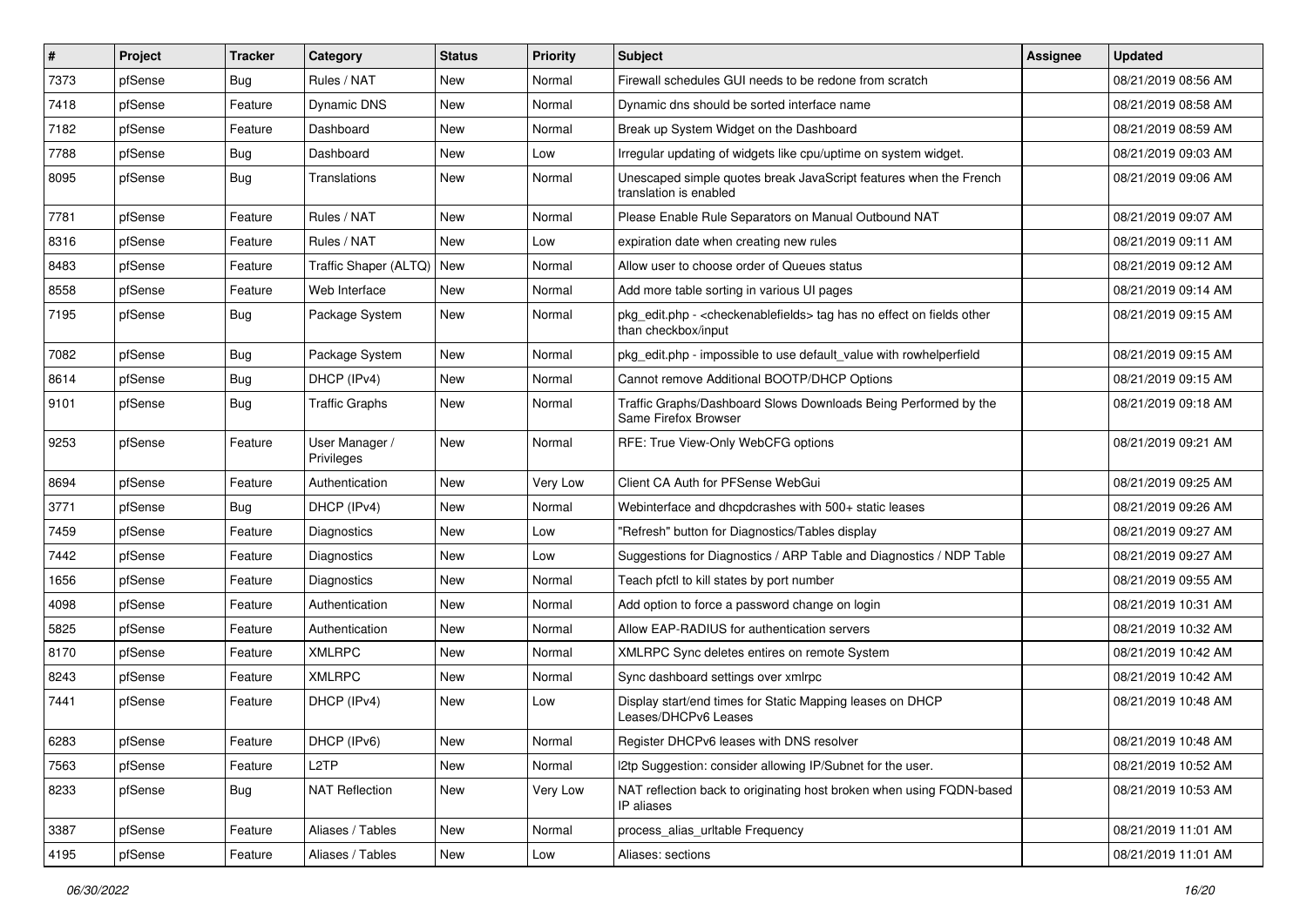| $\pmb{\#}$ | <b>Project</b>      | Tracker    | Category               | <b>Status</b> | <b>Priority</b> | <b>Subject</b>                                                                                       | Assignee | <b>Updated</b>      |
|------------|---------------------|------------|------------------------|---------------|-----------------|------------------------------------------------------------------------------------------------------|----------|---------------------|
| 5735       | pfSense             | Feature    | Aliases / Tables       | New           | Very Low        | Automaticaly add DHCP leases to alias list or make it readable in<br>selected fields                 |          | 08/21/2019 11:01 AM |
| 7665       | pfSense             | <b>Bug</b> | Aliases / Tables       | New           | Normal          | Host range validation for Aliases is not strict enough                                               |          | 08/21/2019 11:01 AM |
| 6207       | pfSense             | Feature    | Rules / NAT            | New           | Normal          | Please, add "THIS IF broadcast" Macro for use in firewall rules                                      |          | 08/21/2019 11:01 AM |
| 3288       | pfSense             | Feature    | Rules / NAT            | New           | Normal          | Macros for Interface Networks on Outbound NAT rule Source drop-down                                  |          | 08/21/2019 11:02 AM |
| 336        | pfSense             | Feature    | LAGG Interfaces        | New           | Normal          | Option to create lagg under assign interfaces                                                        |          | 08/21/2019 11:16 AM |
| 4499       | pfSense             | Feature    | LAGG Interfaces        | New           | Normal          | pfSense LAGG interfaces; unable to set speed and duplex for member<br>interfaces.                    |          | 08/21/2019 11:16 AM |
| 9453       | pfSense             | <b>Bug</b> | <b>LAGG Interfaces</b> | New           | Normal          | VLAN Interfaces on LAGG get orphaned at boot                                                         |          | 08/21/2019 11:16 AM |
| 9183       | pfSense             | Bug        | <b>LAGG Interfaces</b> | <b>New</b>    | Very Low        | OpenVPN Lagg Interface not working after restart or new start                                        |          | 08/21/2019 11:17 AM |
| 8335       | pfSense             | <b>Bug</b> | <b>LAGG Interfaces</b> | <b>New</b>    | Normal          | System hang with LACP downlink to UniFi switch                                                       |          | 08/21/2019 11:18 AM |
| 1388       | pfSense             | Feature    | Multi-WAN              | <b>New</b>    | Normal          | 3G outbound failover connection with auto dial-up and hang-up                                        |          | 08/21/2019 11:27 AM |
| 7977       | pfSense             | Bug        | Translations           | New           | Normal          | English text shown in stead of translated text (Routing - Gateway groups<br>edit)                    |          | 08/21/2019 11:28 AM |
| 8846       | pfSense             | <b>Bug</b> | Gateways               | <b>New</b>    | Low             | Misleading gateway error message adding/editing static routes using a<br>disabled interface          |          | 08/21/2019 11:29 AM |
| 9698       | pfSense             | Bug        | <b>RRD Graphs</b>      | New           | Normal          | Monitoring graphs do not retain state after auto-refresh                                             |          | 08/26/2019 02:09 AM |
| 7848       | pfSense             | <b>Bug</b> | Diagnostics            | New           | Low             | NDP Table Sort by Expiration Error                                                                   |          | 08/26/2019 02:56 PM |
| 4503       | pfSense<br>Packages | Feature    | New Package<br>Request | New           | Normal          | GNUGateKeeper H.323 Proxy Package                                                                    |          | 08/27/2019 02:54 AM |
| 9704       | pfSense<br>Packages | Feature    | FreeRADIUS             | New           | Normal          | Enable filter username                                                                               |          | 08/27/2019 12:07 PM |
| 9707       | pfSense<br>Packages | <b>Bug</b> | pfBlockerNG            | New           | Normal          | Some networks already existing in deny Feeds are not stopped even if<br>existing in custom deny list |          | 08/28/2019 10:03 AM |
| 753        | pfSense             | Feature    | OpenVPN                | New           | Normal          | Add OpenVPN foreign_option support                                                                   |          | 09/02/2019 10:38 AM |
| 9725       | pfSense<br>Packages | Feature    | <b>ACME</b>            | New           | Very Low        | Ability to use template variables in acme package                                                    |          | 09/04/2019 07:12 AM |
| 9724       | pfSense<br>Packages | <b>Bug</b> | pfBlockerNG            | New           | High            | pfblockerng-firewall-filter-service-will-not-start                                                   |          | 09/05/2019 06:32 AM |
| 9732       | pfSense             | Feature    | DHCP (IPv4)            | <b>New</b>    | Normal          | System UTC time offset in DHCP Option 2                                                              |          | 09/06/2019 08:39 PM |
| 9737       | pfSense             | Bug        | Traffic Graphs         | New           | Normal          | traffic-graphs.js shows incorrect units inside the chart                                             |          | 09/09/2019 06:35 AM |
| 895        | pfSense             | Feature    | <b>PPP</b> Interfaces  | New           | Very Low        | PPP subsystem MPPE/MPPC support                                                                      |          | 09/10/2019 04:24 PM |
| 9749       | pfSense<br>Packages | Feature    | Status_Monitoring      | <b>New</b>    | Normal          | 95th percentile missing for quality in monitoring                                                    |          | 09/12/2019 10:39 AM |
| 9755       | pfSense             | <b>Bug</b> | Package System         | New           | Very Low        | package description wrong link<br>https://www.freshports.org/security/openvpn-client-export          |          | 09/13/2019 07:22 AM |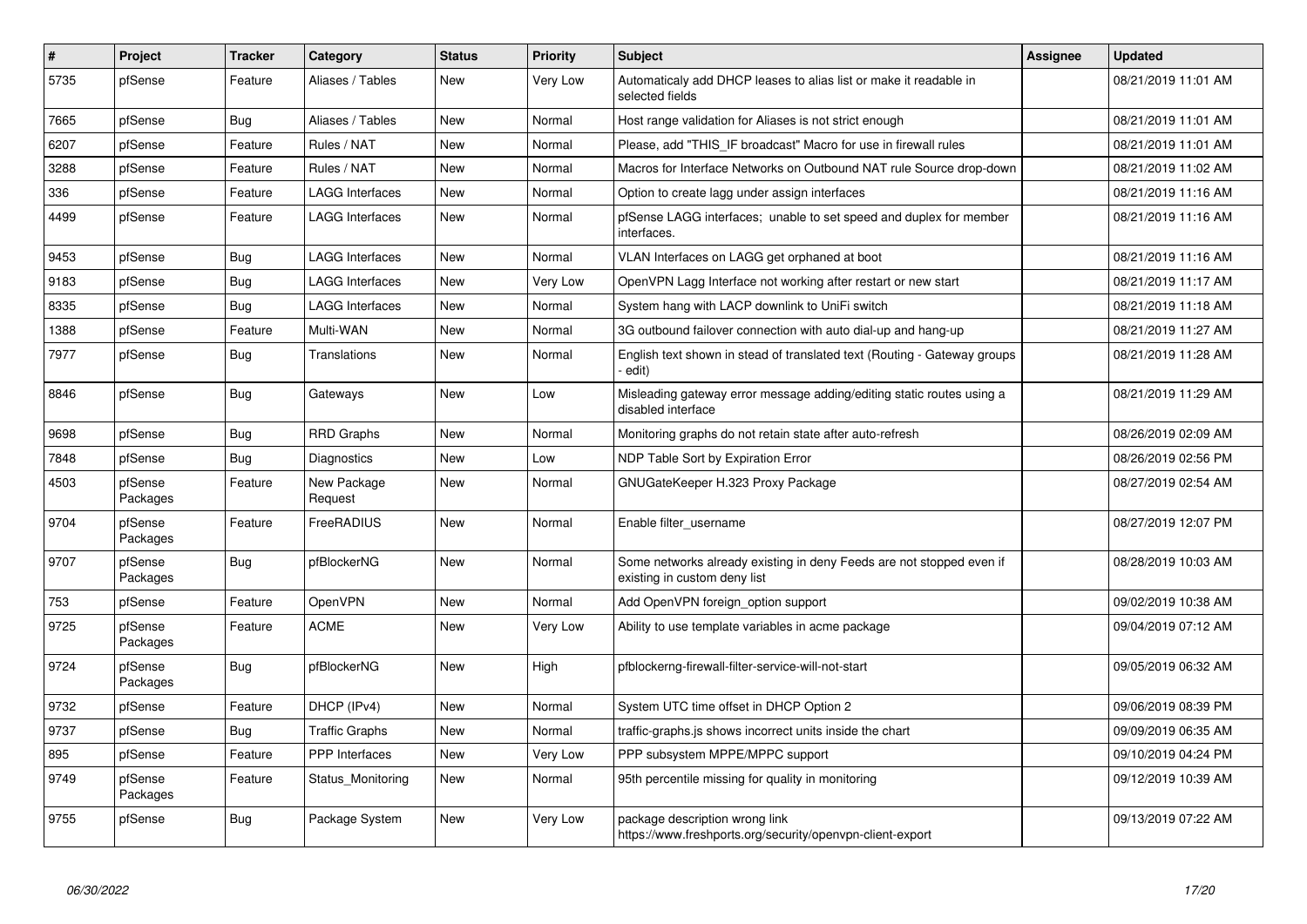| $\sharp$ | Project             | <b>Tracker</b> | Category               | <b>Status</b> | <b>Priority</b> | Subject                                                                                        | <b>Assignee</b> | <b>Updated</b>      |
|----------|---------------------|----------------|------------------------|---------------|-----------------|------------------------------------------------------------------------------------------------|-----------------|---------------------|
| 9775     | pfSense             | Feature        | Backup / Restore       | New           | Normal          | AutoConfigBackup - Rolling per day/hour cap on changes, retention<br>policy                    |                 | 09/20/2019 09:19 AM |
| 6668     | pfSense             | Bug            | <b>IPsec</b>           | Feedback      | Normal          | IPSec tunnel + L2TP/IPSec VPN - wrong PSK chosen by pfSense                                    |                 | 09/21/2019 02:07 AM |
| 9800     | pfSense             | Feature        | Hardware / Drivers     | New           | Normal          | Add toggle for net.isr.dispatch=deferred in GUI                                                |                 | 09/29/2019 06:18 AM |
| 9805     | pfSense             | <b>Bug</b>     | Dynamic DNS            | <b>New</b>    | Normal          | dynDNS cloudflare multiple entries                                                             |                 | 10/02/2019 04:51 PM |
| 9012     | pfSense<br>Packages | Bug            | Squid                  | New           | Very Low        | Captive Portal authentication in Squid Proxy Server does not work                              |                 | 10/12/2019 05:06 AM |
| 9838     | pfSense             | Feature        | OpenVPN                | New           | Normal          | PKCS11 support                                                                                 |                 | 10/20/2019 02:12 PM |
| 6103     | pfSense             | Feature        | <b>DNS Resolver</b>    | New           | Normal          | DNS Resolver Outgoing Interfaces should be able to use Gateway<br>Groups                       |                 | 10/21/2019 08:02 AM |
| 9837     | pfSense             | <b>Bug</b>     | Interfaces             | New           | Very Low        | ipv6 is not completely disabled on the interfaces                                              |                 | 10/24/2019 01:16 AM |
| 1268     | pfSense             | Feature        | Certificates           | New           | Normal          | Allow mass renewing of certs                                                                   |                 | 11/01/2019 03:17 PM |
| 9044     | pfSense<br>Packages | Feature        | New Package<br>Request | <b>New</b>    | Normal          | Add SoftEther                                                                                  |                 | 11/02/2019 10:51 AM |
| 8985     | pfSense<br>Packages | Feature        | Suricata               | <b>New</b>    | Normal          | Suricata: allow configuration for external/internal additional storage                         |                 | 11/13/2019 10:07 AM |
| 9286     | pfSense<br>Packages | <b>Bug</b>     | squidguard             | <b>New</b>    | Normal          | squidGuard - Unable to change IP for sgerror.php URL in configuration                          |                 | 11/13/2019 10:07 AM |
| 9497     | pfSense<br>Packages | Bug            | AWS VPC                | <b>New</b>    | Normal          | AWS VPN Wizard: WebGUI times out.                                                              |                 | 11/13/2019 10:07 AM |
| 9566     | pfSense             | Bug            | <b>Traffic Graphs</b>  | <b>New</b>    | Normal          | Traffic graph displays traffic incorrectly                                                     |                 | 11/18/2019 07:54 AM |
| 9912     | pfSense<br>Packages | Feature        | ntop                   | New           | Normal          | add custom DPI to ntopng                                                                       |                 | 11/18/2019 10:57 AM |
| 7078     | pfSense             | Feature        | OpenVPN                | <b>New</b>    | Low             | Allow reordering of client specific overrides in OpenVPN                                       |                 | 11/21/2019 02:48 PM |
| 9937     | pfSense             | Feature        | Authentication         | New           | Normal          | OpenVPN Login User Privilege                                                                   |                 | 11/29/2019 08:46 AM |
| 9973     | pfSense<br>Packages | Feature        | <b>NRPE</b>            | New           | Normal          | Nagios NRPE package isn't IPv6 capable                                                         |                 | 12/20/2019 03:15 PM |
| 9999     | pfSense<br>Packages | <b>Bug</b>     | pfBlockerNG            | New           | Normal          | unbound fatal error if System Domain in DNSBL and System Domain<br>Local Zone Type is Redirect |                 | 12/25/2019 08:10 AM |
| 9676     | pfSense<br>Packages | Bug            | pfBlockerNG            | <b>New</b>    | Normal          | AS lookup fails                                                                                |                 | 12/26/2019 12:17 AM |
| 10137    | pfSense             | Feature        | Package System         | New           | Normal          | net-mgmt/arpwatch: Update to 3.0                                                               |                 | 12/30/2019 05:16 PM |
| 10143    | pfSense             | Bug            | <b>DNS Resolver</b>    | New           | Normal          | System hostname DNS entry is assigned to the wrong IP on multi-wan<br>setups                   |                 | 12/31/2019 02:33 PM |
| 10144    | pfSense             | Feature        | Web Interface          | New           | Low             | Default Sort Order, DHCP Leases                                                                |                 | 12/31/2019 06:47 PM |
| 10150    | pfSense             | <b>Bug</b>     | <b>IGMP Proxy</b>      | New           | Normal          | IGMP Proxy does not scale to hundreds of streams                                               |                 | 01/03/2020 02:56 AM |
| 10160    | pfSense<br>Packages | Feature        | New Package<br>Request | New           | Normal          | Dedicated Maxmind GeoIP package including license registration                                 |                 | 01/03/2020 10:31 PM |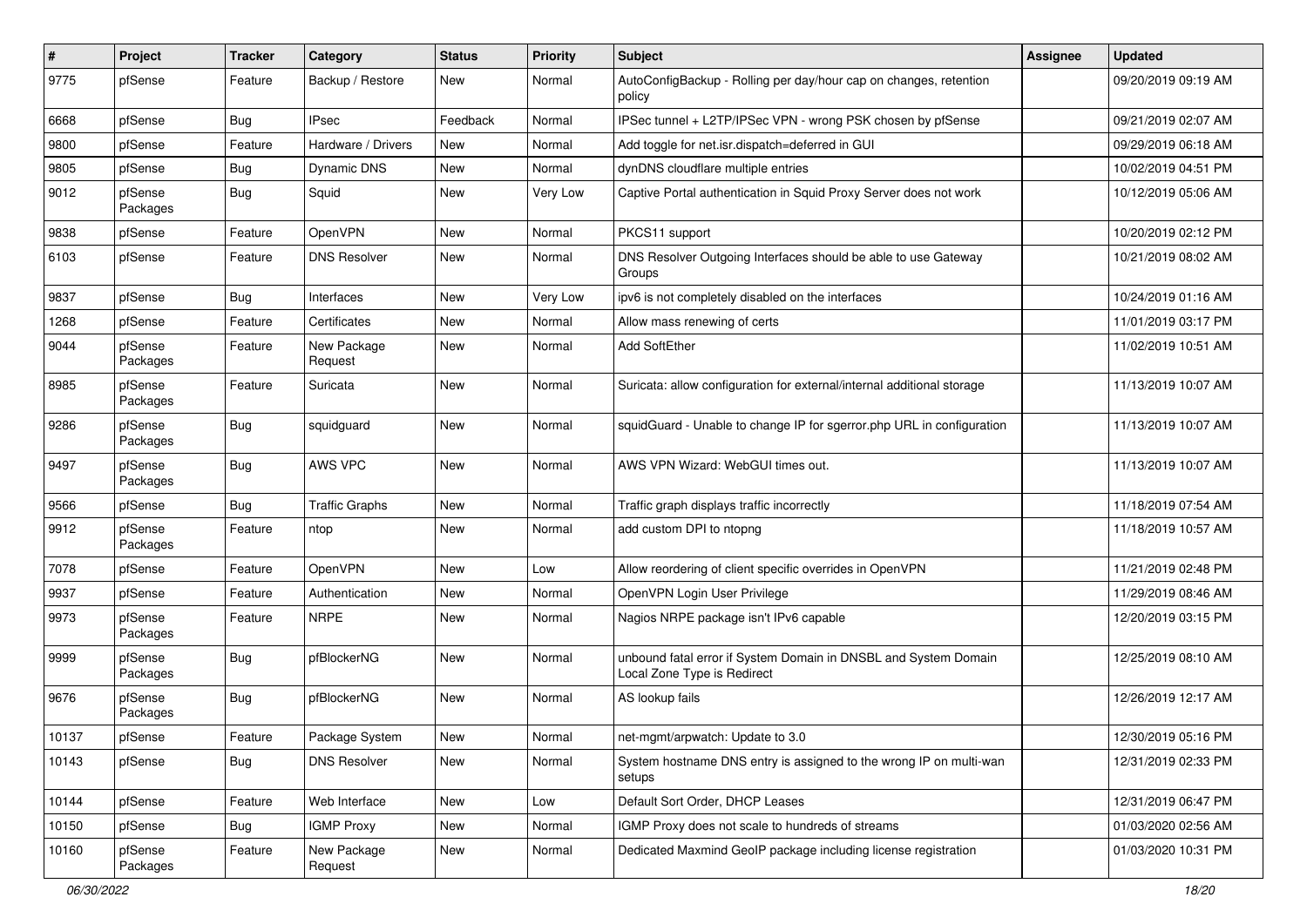| #     | Project             | <b>Tracker</b> | Category            | <b>Status</b> | Priority | <b>Subject</b>                                                                                                  | <b>Assignee</b> | <b>Updated</b>      |
|-------|---------------------|----------------|---------------------|---------------|----------|-----------------------------------------------------------------------------------------------------------------|-----------------|---------------------|
| 10164 | pfSense<br>Packages | <b>Bug</b>     | pfBlockerNG         | New           | Normal   | pfBlockerNG dashboard widget position is not maintained when<br>updating                                        |                 | 01/06/2020 10:06 AM |
| 5091  | pfSense             | <b>Bug</b>     | Rules / NAT         | Confirmed     | Very Low | In rule creation destination ports fields (from and to) are too small to<br>read ports aliases names            |                 | 01/07/2020 07:48 AM |
| 10204 | pfSense             | Feature        | Interfaces          | <b>New</b>    | Low      | Possible clarification of Track IPv6 Interface Subnet ID                                                        |                 | 01/23/2020 01:04 PM |
| 10188 | pfSense<br>Packages | Bug            | pfBlockerNG         | New           | Normal   | Reputation tab is not working                                                                                   |                 | 01/24/2020 10:06 AM |
| 3312  | pfSense             | <b>Bug</b>     | <b>IPsec</b>        | New           | Normal   | Gateway on IPsec rules is not functional in pf                                                                  |                 | 01/28/2020 10:09 PM |
| 8770  | pfSense             | Bug            | Interfaces          | New           | Normal   | QinQ interfaces always show as active                                                                           |                 | 02/01/2020 09:47 AM |
| 10250 | pfSense             | Feature        | DHCP (IPv4)         | New           | Very Low | DHCP lease view by interface                                                                                    |                 | 02/11/2020 07:47 AM |
| 10253 | pfSense<br>Packages | <b>Bug</b>     | pfBlockerNG         | New           | Normal   | pfblockerng-devel uses user interface for VIP causing issues with other<br>services                             |                 | 02/11/2020 09:17 AM |
| 10252 | pfSense<br>Packages | Bug            | pfBlockerNG         | New           | High     | pfblockerng-devel                                                                                               |                 | 02/11/2020 05:18 PM |
| 7420  | pfSense             | Bug            | <b>IPsec</b>        | <b>New</b>    | Normal   | ipsec status freezing                                                                                           |                 | 02/13/2020 09:09 AM |
| 10258 | pfSense             | Feature        | Certificates        | New           | Very Low | allow to sign CA                                                                                                |                 | 02/20/2020 04:20 AM |
| 10271 | pfSense             | <b>Bug</b>     | Web Interface       | New           | Normal   | Large number of VLAN/LANs make "Interfaces" menu hard to access                                                 |                 | 02/20/2020 04:46 AM |
| 9934  | pfSense<br>Packages | <b>Bug</b>     | Suricata            | New           | Normal   | suricata update kills WAN interface                                                                             |                 | 02/20/2020 09:17 AM |
| 10277 | pfSense             | Bug            | Web Interface       | New           | Normal   | Sorting the log entries does not use year value                                                                 |                 | 02/24/2020 07:46 AM |
| 10278 | pfSense<br>Packages | <b>Bug</b>     | pfBlockerNG         | New           | Normal   | pfBlockerNG: Formatting issue on DNSBL stats page                                                               |                 | 02/24/2020 01:36 PM |
| 10265 | pfSense<br>Packages | Bug            | Notes               | New           | Very Low | Adding a Note with malformed title will force system restore                                                    |                 | 02/27/2020 10:12 AM |
| 9680  | pfSense             | Feature        | <b>DHCP Relay</b>   | <b>New</b>    | Normal   | Seperate DHCP Server and relay per interface                                                                    |                 | 02/27/2020 10:47 AM |
| 10292 | pfSense<br>Packages | Bug            | Suricata            | New           | Normal   | Suricata not respecting SID Mgmt list                                                                           |                 | 02/27/2020 01:02 PM |
| 10279 | pfSense<br>Packages | <b>Bug</b>     | open-vm-tools       | <b>New</b>    | Normal   | pfSense's OpenVM Tools on ESXi 6.7 no longer provides guest vm<br>functionality                                 |                 | 03/01/2020 06:07 PM |
| 10312 | pfSense             | Feature        | Rules / NAT         | <b>New</b>    | Low      | Reordering of NAT rules without dragging                                                                        |                 | 03/03/2020 07:28 AM |
| 10310 | pfSense             | <b>Bug</b>     | Upgrade             | New           | Normal   | Systems with low RAM and several packages may temporarily fail to<br>load large tables after an upgrade         |                 | 03/03/2020 07:55 AM |
| 10342 | pfSense             | Bug            | <b>DNS Resolver</b> | New           | Normal   | Unbound domain overrides stop resolving periodically. They only<br>resume after the service has been restarted. |                 | 03/13/2020 10:35 AM |
| 10345 | pfSense             | Feature        | DHCP (IPv4)         | <b>New</b>    | Normal   | DHCP lease distinction between online and offline                                                               |                 | 03/16/2020 07:56 AM |
| 10358 | pfSense<br>Packages | Feature        | <b>FRR</b>          | <b>New</b>    | Very Low | Stage FRR Configuration Changes                                                                                 |                 | 03/19/2020 06:48 AM |